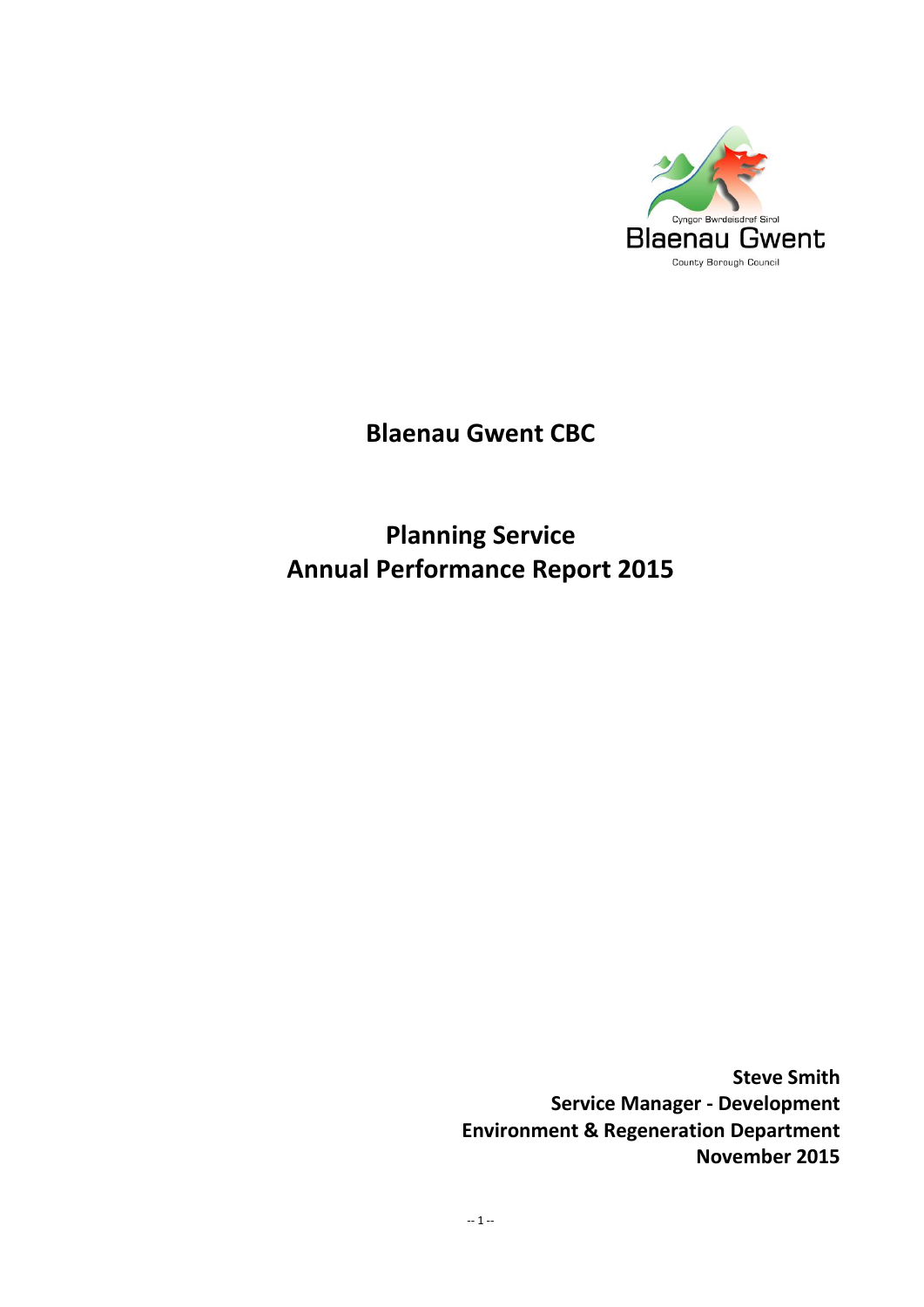# **Local Planning Authority – Blaenau Gwent CBC**

### **Planning Annual Performance Report (APR) – 2015**

- 1.0 Foreword
- 2.0 Context
- 3.0 Blaenau Gwent Planning Service
	- Structure
	- Finance
	- Staffing
- 4.0 The Blaenau Gwent Narrative
	- Workload
	- Business Plan Service Improvements
- 5.0 What Service Users Think
- 6.0 Our Performance
- 7.0 Conclusion
- Annex A The Performance Dashboard Overview
- Annex B Commentary BG Performance Against Dashboard Indicators
- Annex C Sustainable Development Indicators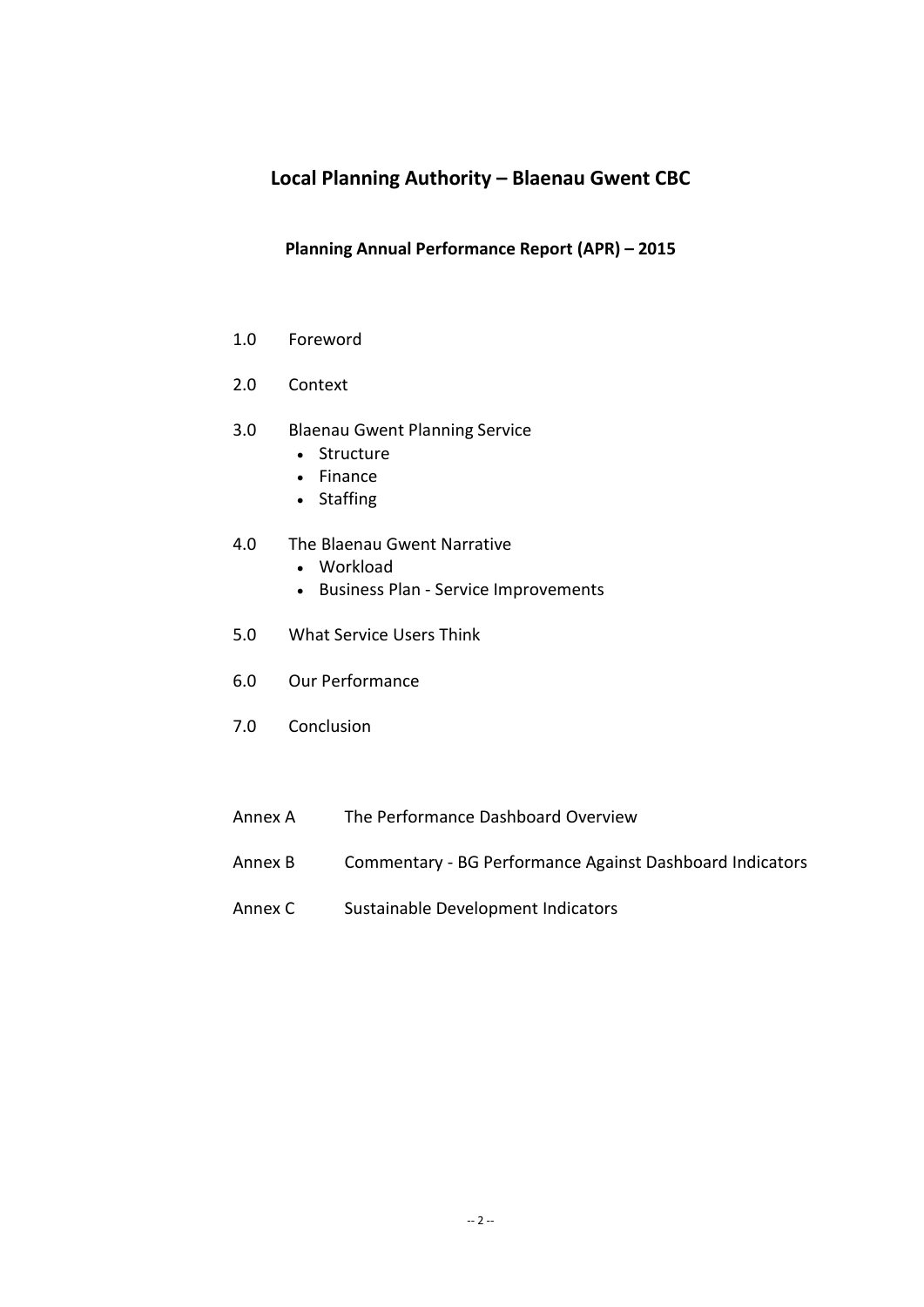## **1.0 Foreword**

- 1.1 It is with great pleasure that we present the first Blaenau Gwent Annual Performance Report for the planning service. The information in this report has been compiled to give the reader an overview of the performance of the Development Management and European & Planning Policy teams for the financial year April 2014 to March 2015.
- 1.2 The planning service is located in the Environment and Regeneration Department and work with colleagues across the Council and outside organisations to make the environment of Blaenau Gwent vibrant and attractive.
- 1.3 The period covered by this APR has been a challenging one in many ways. However, the data confirms that the services provided by the Council are comparable with any in Wales despite the relatively small team and limited resources.
- 1.4 Along with our officers, we remain committed to a programme of continuous improvement and will listen to the comments made in the public consultation as well as addressing the areas that have been highlighted as being in need of improvement. We will also rise to the challenges of the new Wales Planning Bill as its full impact becomes apparent in the year ahead.



*Denis Owens Graham Bartlett*  Cllr Denis Owens Cllr Graham Bartlett



Chair of Planning Committee **Executive Member: Economy**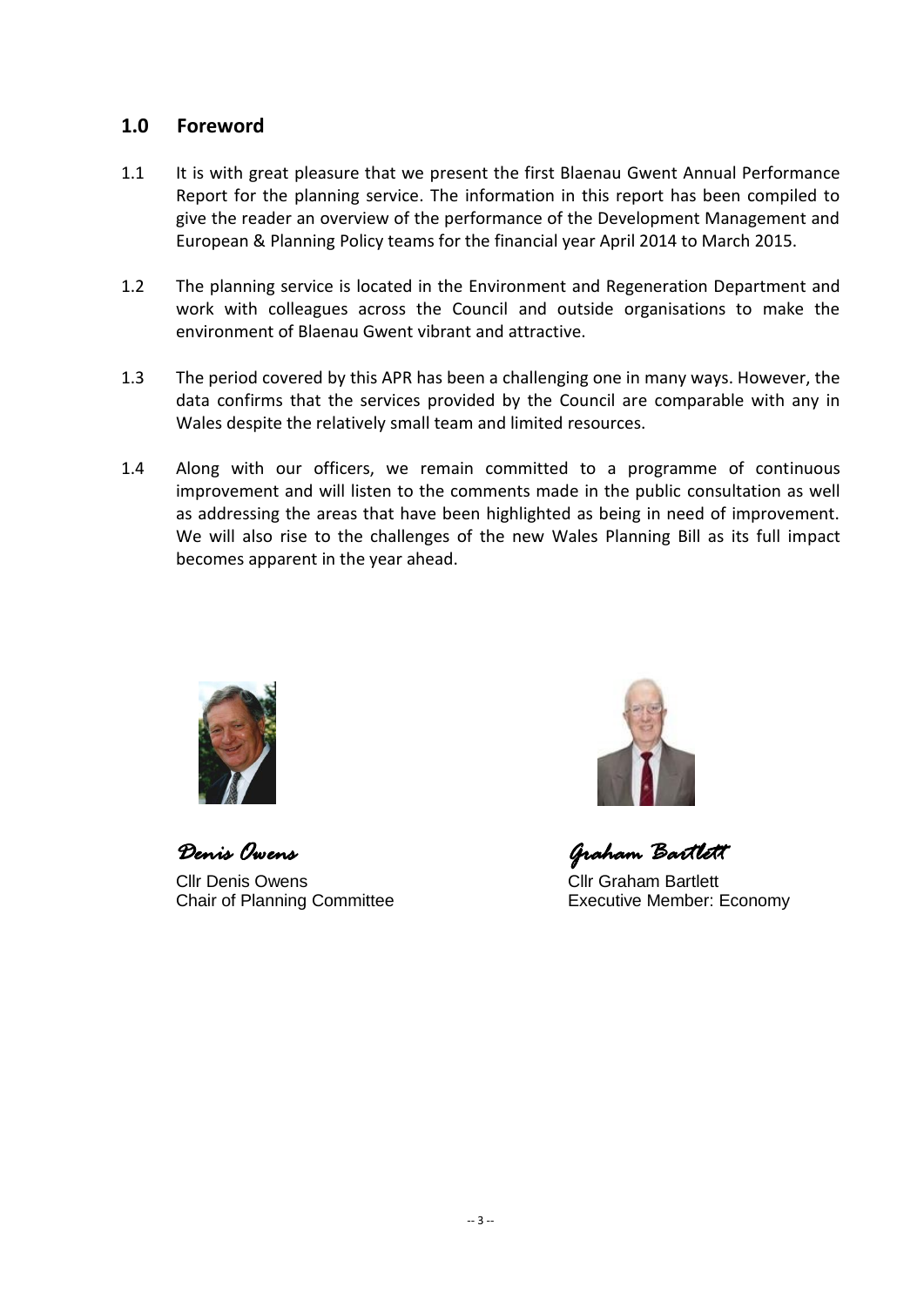## **2.0 Context**

- 2.1 Blaenau Gwent is located entirely within the "Heads of the Valleys", an area widely recognised as facing some of the greatest economic and social challenges created by economic restructuring of the late 20th and early part of this century.
- 2.2 Blaenau Gwent's history is closely allied to the exploitation of coal and the making of iron and steel. As a result, heavy industry came to fill much of the three main valleys of Sirhowy, Ebbw Fach and Ebbw Fawr. The settlement pattern is one of densely populated valley bottom and sides giving way to open areas of attractive countryside on the valley tops.
- 2.3 Whilst the coal industry declined in the 1970's and 1980's, the steel industry was a major employer up until the closure of the Ebbw Vale Works in 2002. The manufacturing sector which grew up around these industries continues to form an important part of the economy of Blaenau Gwent.
- 2.4 The population of the area has been falling since its peak of 127,611 in 1921. This trend appears to be slowing with population levels stabilising over the past decade. The latest WG projection (2011) suggests that Blaenau Gwent's population is expected to continue to reduce from 69,812 in 2011 to 69,401 in 2021.
- 2.5 Ebbw Vale remains the key settlement and has a critical role to play in the success of the Borough and indeed the region. It must not only be successful in its own right but also function as a service and employment hub for the smaller settlements that surround it. It provides the central framework around which high capacity sustainable transport links have been developed. Other settlements in the area will also need modern shopping, leisure, community and cultural facilities, more attractive and affordable housing, clean and vibrant town centres, accessible countryside and of course employment opportunities.
- 2.6 There have been positive signs of late. The continued redevelopment of The Works, the dualling of the A465, the Enterprise Zone and the extension of the passenger railway to Ebbw Vale town have all resulted in positive benefits to residents and visitors. The potential of the Circuit of Wales to change the wider economic fortunes of the area is one that must be capitalised on as must the links to the open countryside and Brecon Beacons National Park to the north.
- 2.7 In terms of promoting a sustainable economy, the area needs to develop a stronger presence in higher value services and the knowledge economy, and to seize opportunities to create jobs in tourism, creative industries, renewable energy, recycling and waste. Effective action to raise skill levels is particularly important in the Heads of the Valleys area.
- 2.8 Challenges also remain around the quality and choice of the housing stock, economic activity rates, stabilising the population, the role of town centres and development activity in the private sector generally.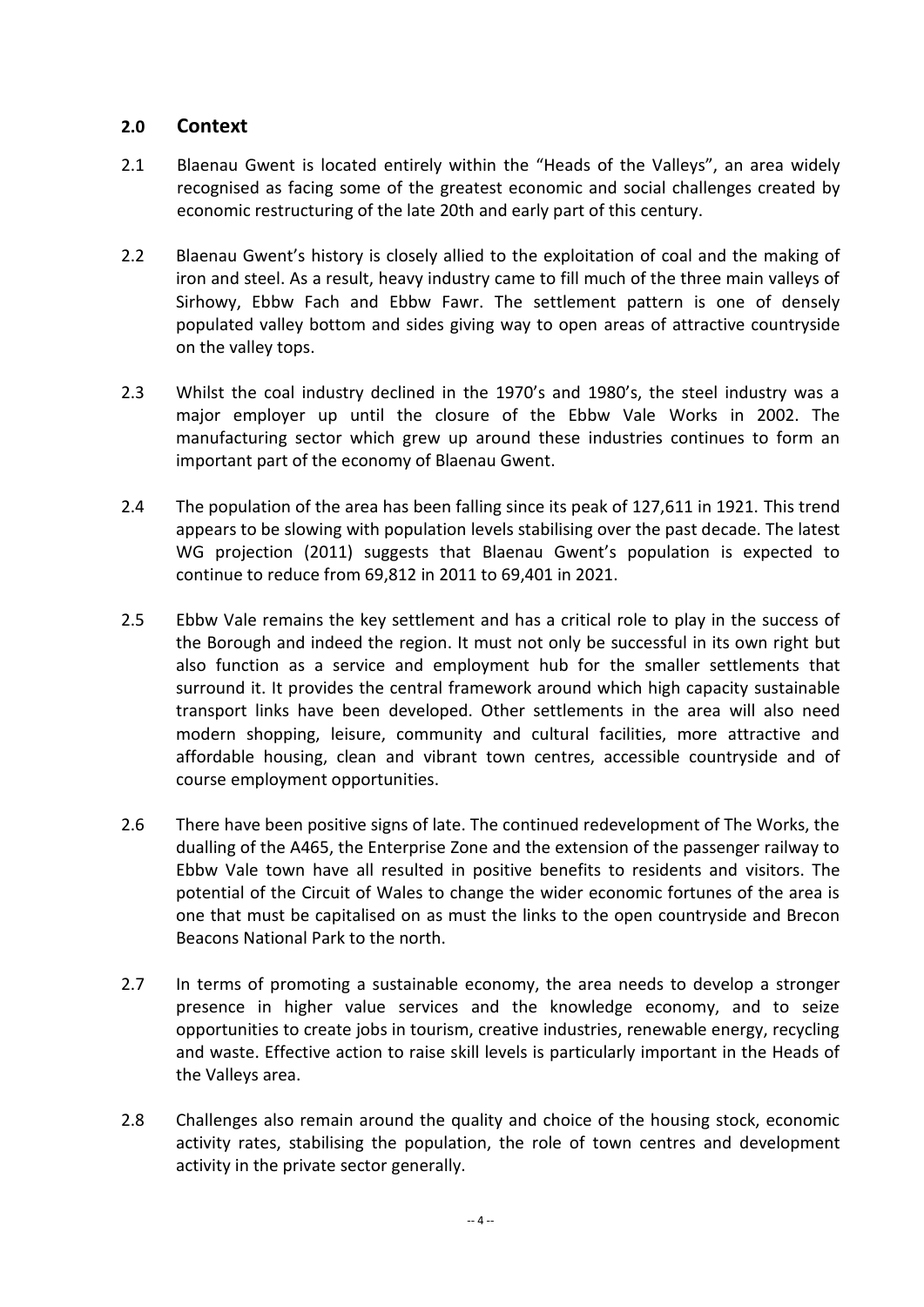- 2.9 **The Local Development Plan**: Blaenau Gwent adopted its Local Development Plan in November 2012. It covers the period to 2021. This replaced the Unitary Development Plan which covered the period to 2011.
- 2.10 The LDP sets out the context and challenges for the future of the Borough and identifies the policy context for the Plan. It sets out a vision, objectives and a spatial strategy for the area. The aspiration is for 'Growth and Regeneration' and is based on regenerating the area through building a network of district hubs around the principal town of Ebbw Vale. The strategy recognises a north-south borough divide in terms of opportunities for growth. The Plan has a suite of Development Management Policies which form the basis for determining planning applications and identifies how the strategy is to be delivered on the ground with chapter 9 setting out how the Plan is to be delivered and implemented.
- 2.11 **Fit with Community Strategy and Operational activity of the authority:** The overarching policy framework for action is "Making a Difference – A Community Strategy for Blaenau Gwent 2010-2030". The strategy has been prepared by the Council and its partners and identifies 7 key themes:
	- 1. **Lively and Accessible Communities:** *Creating communities that people enjoy and want to live in*
	- 2. **Fair and Safe Communities:** *Making people feel safer and included in our communities*
	- 3. **Healthy Communities:** *Helping people be healthy and get the right care and support when needed*
	- 4. **Leading Communities:** *Working with, and for our communities*
	- 5. **Thriving Communities:** *Offering the opportunities, support and resources for people to thrive*
	- *6.* **Learning Communities:** *Giving people the skills to succeed*
	- *7.* **Green & Sustainable Communities:** *Improving our environment today for tomorrow*
- 2.12 The LDP expresses in land use planning terms those elements of the community strategy that relate to the development and use of land and buildings. The Community Strategy is supported by the Blaenau Gwent Single Integrated Plan (SIP) (2013). This is a short term "action plan" setting out how the long term vision for the County Borough will be achieved and what will be prioritised to 2017. The purpose of the SIP is to set out the main priorities for partnership working, and what will need to be done to make Blaenau Gwent a better place to live, work and visit and identifies five inter-related key themes and the priorities within them. These are:

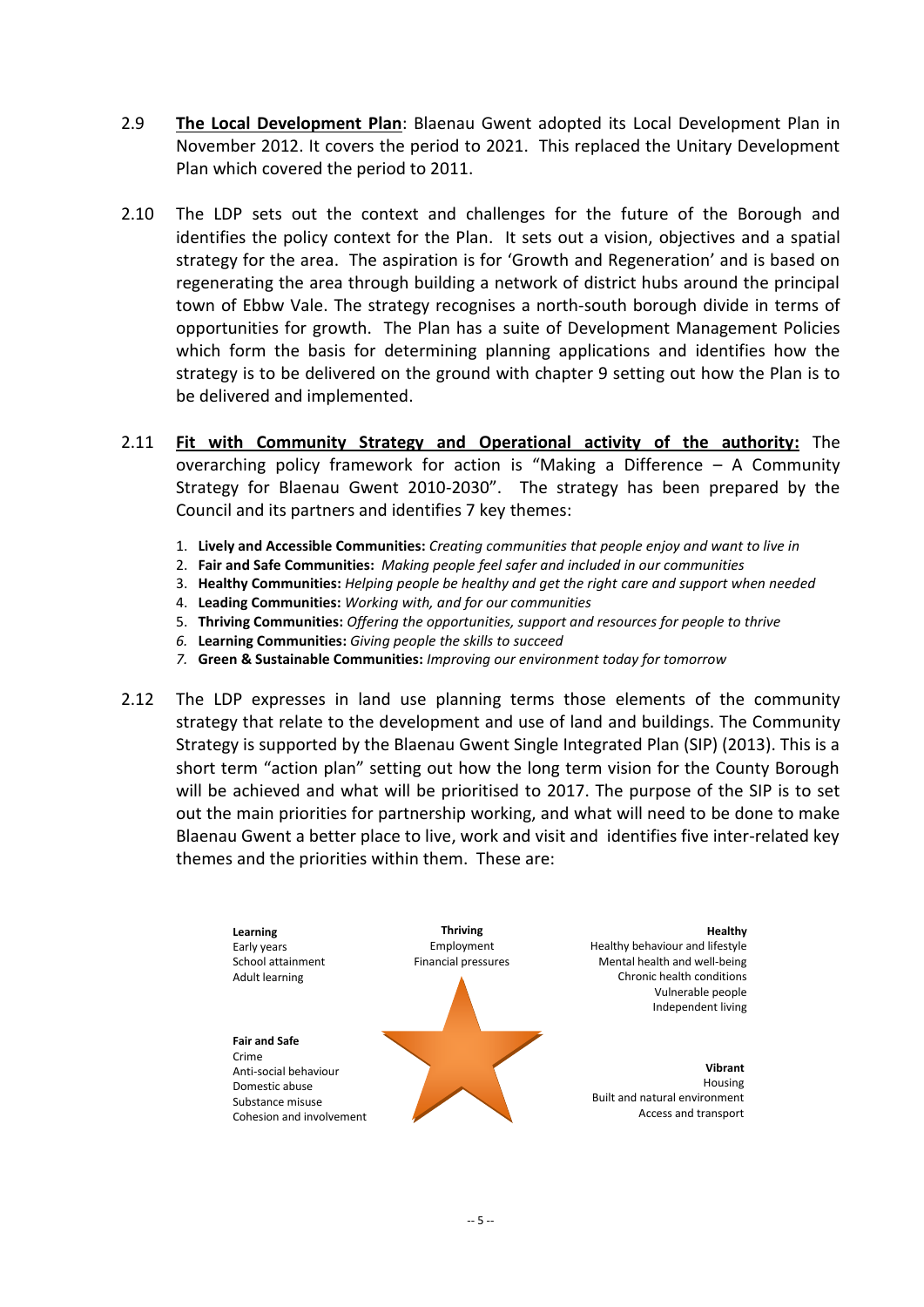- 2.13 The Corporate Improvement Plan (CIP) sets out the Council's overall plan for the 5-year term from 2012-2017. It is the Council's business plan and links to the Community Strategy's themes. The three high level outcomes that the Council is striving to positively impact on are:
	- Children and young people's learning achievement levels are maximised
	- People and communities are enabled to help themselves
	- The living environment is vibrant and attractive.
- 2.14 The two improvement objectives are:
	- Ensure that education standards are raised particularly at Key Stage 4; and
	- Ensuring the continuing financial stability of the Council.
- 2.15 Blaenau Gwent, like all Council's in Wales, continues to face significant budget reductions. The challenges for service re-design mean that as a Council we have to focus on transforming the way we work to find new ways to deliver frontline services.
- 2.16 The Council's Transforming Blaenau Gwent Programme has been developed to address and meet these challenges. The programme has clear objectives and these form the focus of our efforts:
	- Ensure our future financial viability as a Council;
	- Transform our culture and working practices;
	- Transform our services, how they are delivered and who delivers them; and
	- Drive our work with partners and communities to achieve the aspirations in the Corporate Improvement Plan and Single Integrated Plan.
- 2.17 The CIP is linked to Directorate Service Plans. Annually each directorate evaluates and develops their plans taking into account the CIP. Development Services has its own service plan which feeds into the Technical Services Service Plan which feeds into the Directorate Service Plan. The LDP is a constituent part of this hierarchy of plans, translating the aims and objectives of overarching strategies into the land use planning arena.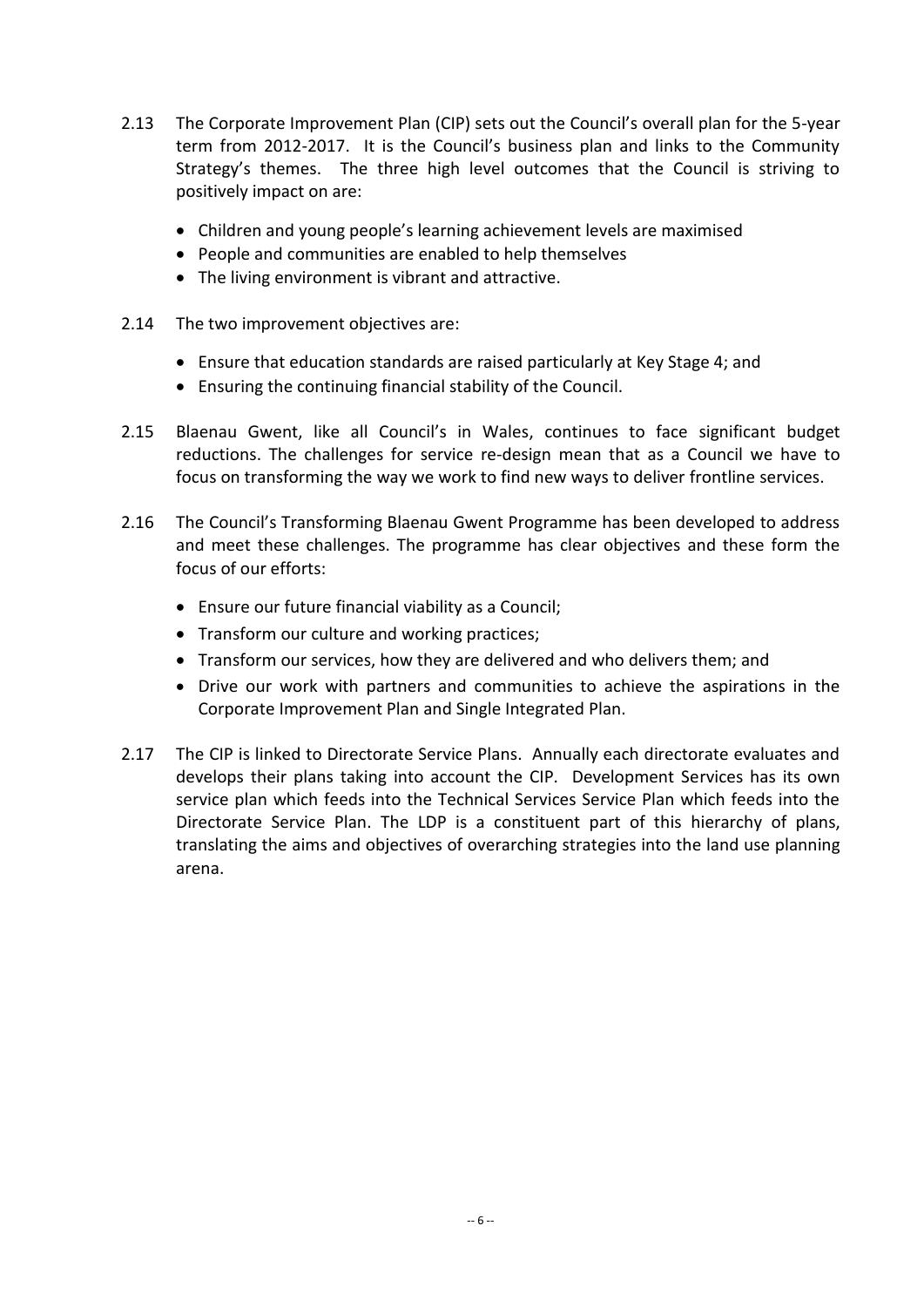# **3.0 Blaenau Gwent Planning Service**

## 3.1 **Structure**

3.2 The planning service comprises the Development Management and the European & Policy Teams. Along with Building Control they sit within Development Services, an integral part of the Technical Services Division of the Environment and Regeneration Department. The high level structure of the Council is shown in fig 1.

**fig 1.**



3.3 Both the policy and development management functions report to the Service Manager Development and are located in Blaina District Office, remote from the remainder of the Technical Services Division located in Baldwin House, Ebbw Vale. The structure of the Development Team is shown in fig 2.



3.4 The other half of the department reports to the Head of Public Services which includes environmental health, licensing, regeneration, waste, former DLO and catering. These services are located either in the Civic Centre, Ebbw Vale or the Barleyfields Depot, Brynmawr.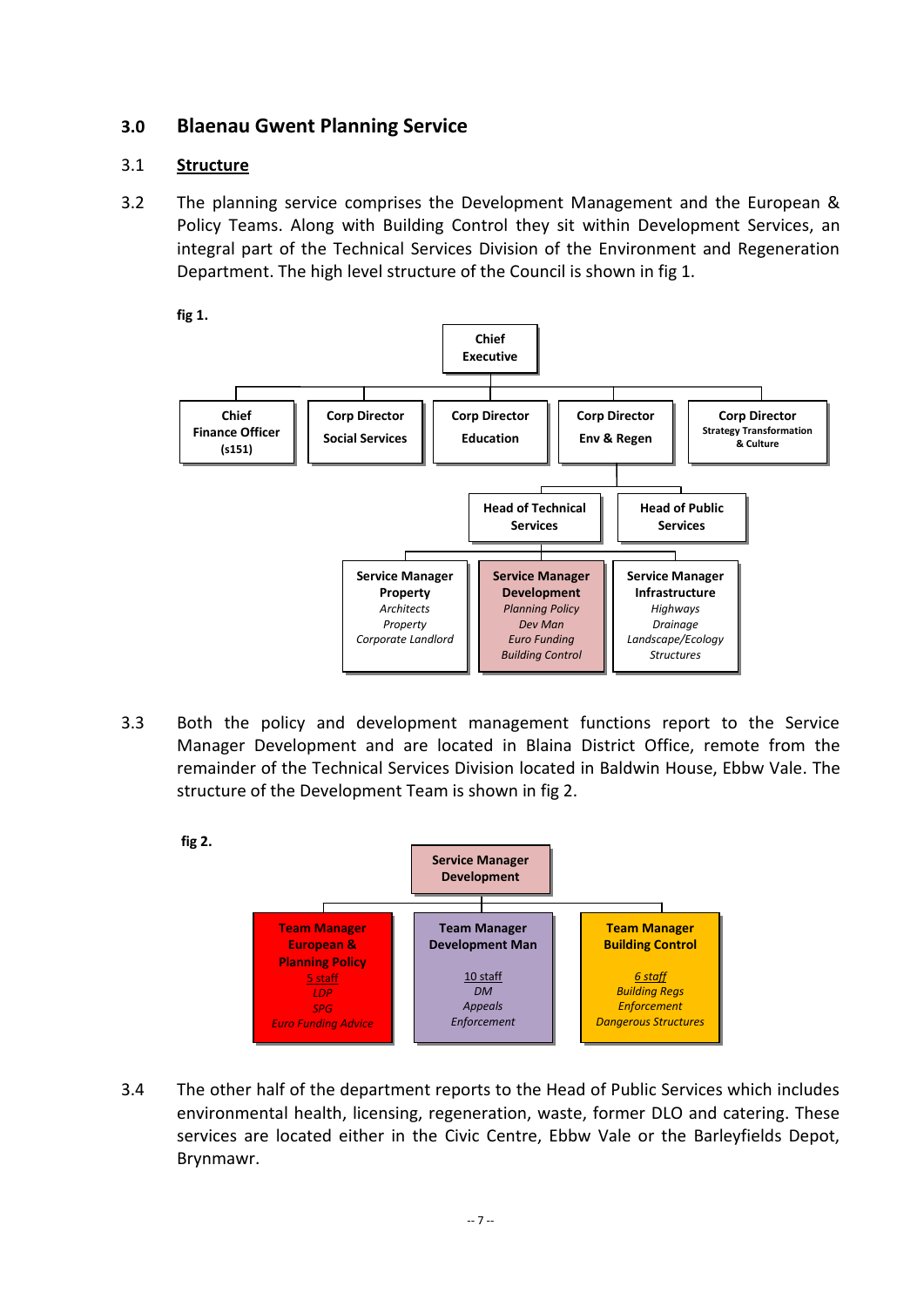3.5 Constitutionally and politically, the planning function is split. The planning policy service is the responsibility of the Executive Member: Economy and its attendant Scrutiny Committee. Development Management is a non-executive function reporting directly to the Chair and Planning Committee.

## 3.6 **Finance**

- 3.7 In line with the wider economic climate, planning application numbers and hence income has seen a downward trend over the past 6 years. Development Management has been operating at a financial deficit. The balance between budgeted income and actual income has been exacerbated by the fact that WG chose not to uplift planning fees in the period between 2009 and 2015 yet the budgeted income rose in line with inflation. Taken with the fall in build rates and application numbers, the service has found itself in the difficult position of not being able to meet financial expectations for reasons completely out of its control.
- 3.8 Income peaked in 2013 largely due to the outline application for the Circuit of Wales. Discussions are ongoing around revising the income "target" with an aspiration that it be based around trends and anticipated workload. This is key to the future of the service. Staff numbers are relatively low compared to other LPA's and the loss or absence of staff for any length of time impacts disproportionally on the service. Cutting the staff establishment list is not a sustainable option unless the Council accepts the resultant (and significant) drop in service levels. This would be at a time of increased pressure to meet service targets set by WG as part of the "Positive Planning" agenda and the Wales Planning Act as well as potentially significant caseloads associated with the Circuit of Wales.

| ×<br>×<br>۰, | v |
|--------------|---|
|--------------|---|

|                                  | 09/10       | 10/11      | 11/12       | 12/13      | 13/14      | 14/15      |
|----------------------------------|-------------|------------|-------------|------------|------------|------------|
| <b>Budgeted</b><br><b>Income</b> | £373,320    | £380,790   | £388,410    | £388,410   | £388,410   | £279,731   |
| <b>Actual</b><br><b>Income</b>   | £202,545    | £299,639   | £180,570    | £288,584   | £341,431   | £246,821   |
| <b>Deficit</b>                   | $-£170,775$ | $-£81,151$ | $-E207,840$ | $-£99,826$ | $-£46,979$ | $-£32,910$ |

3.9 During 2014, the Council introduced a charging regime for the non-statutory service of dealing with preliminary enquiries. Preliminary enquiries are a vital element of a successful DM process but it is a significant draw on officer time. The introduction of a fee was the first step in working towards full cost recovery. The charge is only levied in respect of planning officer's time in responding to enquiries. To date, other services such as landscape, highways and environmental health have not introduced a similar charge and they are not compensated via the planning preliminary fee. The fee income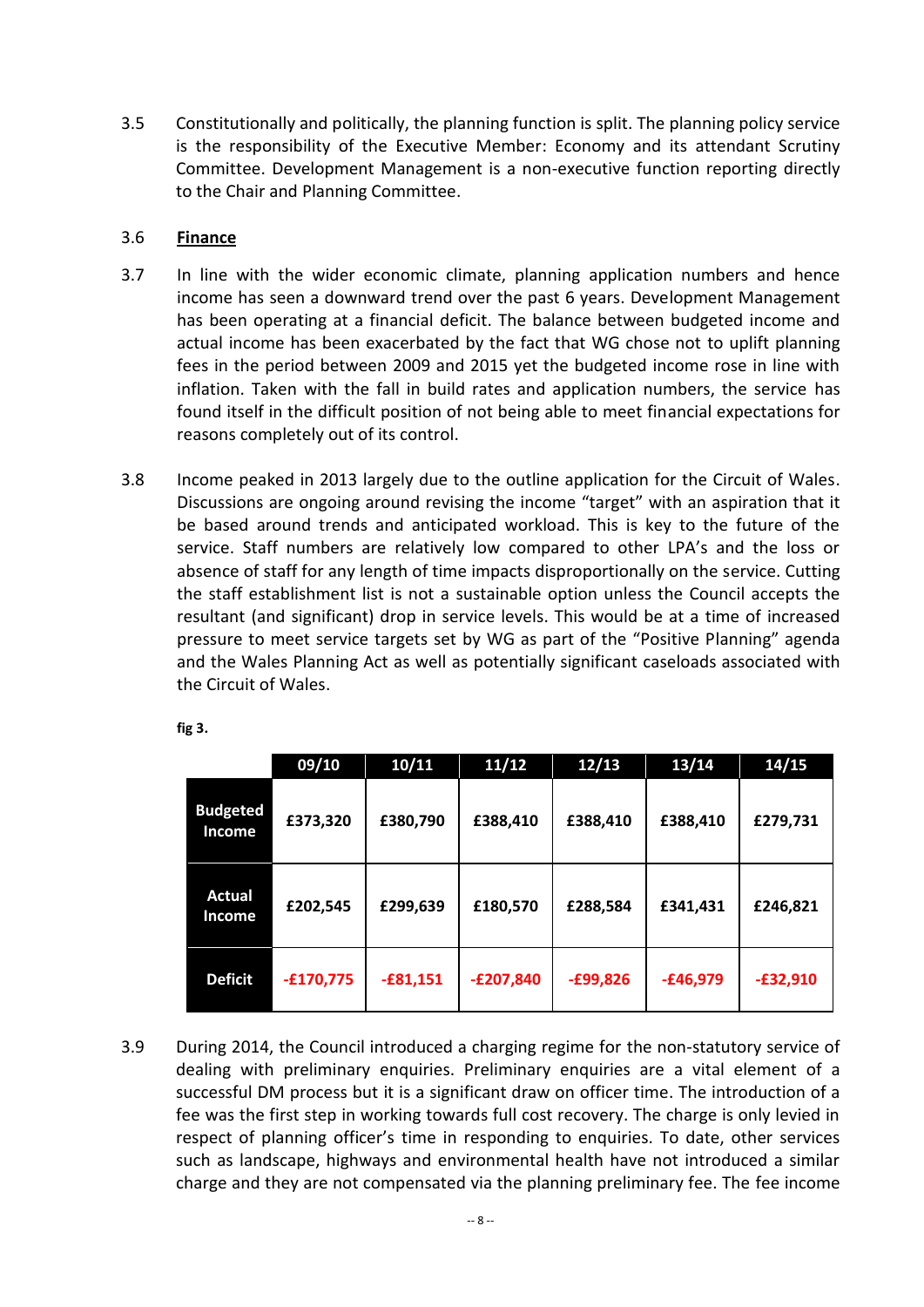for the first year was modest (£8.5K) but it has helped to bridge the deficit in overall fee income. There is also anecdotal evidence that it has "weeded out" purely speculative enquiries.

- 3.10 In response to the budget deficit and a reduction in staff numbers, the DM team was reorganised during 2014. The decision was taken to stop pro-active site compliance monitoring. This decision was not taken lightly but was unavoidable. Resources are being directed at the core, statutory elements of the service. The enforcement service is now complaint driven, fulfilling statutory obligations. The loss of the compliance monitoring element has led to a drop in income of circa £25K pa which was being generated from retrospective applications resulting from work not in compliance with planning permissions. One can only speculate whether breaches that were being detected continue un-investigated.
- 3.11 Nowhere is the lack of capacity felt more than in the Planning Policy Team which consists of 2.8 FTE's responsible of the forward planning service. To take advantage of shared capacity, we are working with Torfaen on a viability study for CIL. We have also worked with neighbouring LPA's, taking the lead on a new SPG for onshore wind turbine related development in the A465 corridor and with Carms CC on mineral related work. This has proved to be an efficient use of scarce resources. As we move toward greater collaboration and local government reorganisation, other issues will need to be faced such as office re-location, merging staff structures and IT provision.
- 3.12 Financial planning is challenging. Not only is the Council facing unprecedented budgetary pressures, the planning service has to plan for two scenarios; one where the Circuit of Wales development proceeds bringing with it significant work and fees and one where it does not. Outline planning permission has been granted (subject to s106) and if non planning issues around common land and financial sustainability are resolved, if the scheme proceeds it will present significant challenges to the service. Delivering the project is a corporate priority and the structure of the teams may need to be revisited once there is more certainty.

# **3.13 Staffing**

- 3.14 Both the DM and Policy teams have small but relatively stable structures with limited turnover in recent years. One officer left DM for another LPA and one in the Policy team was re-designated to another service area following a departmental restructure. This stability has enabled good business continuity with staff able to be dedicated to major projects such as The Works, Circuit of Wales and a tranche of renewable energy applications. The inevitable disruption caused by high staff turnover (and the associated cost) has been largely avoided but the relatively small nature of the teams presents challenges in terms of business continuity/resilience during periods of staff absence/sickness.
- 3.15 The immediate issue facing the Policy team is the potential reorganisation of the European funding advice team. An option for its re-location to the Regeneration Team would result in the loss of 2 members from the existing Policy team of 5. The remaining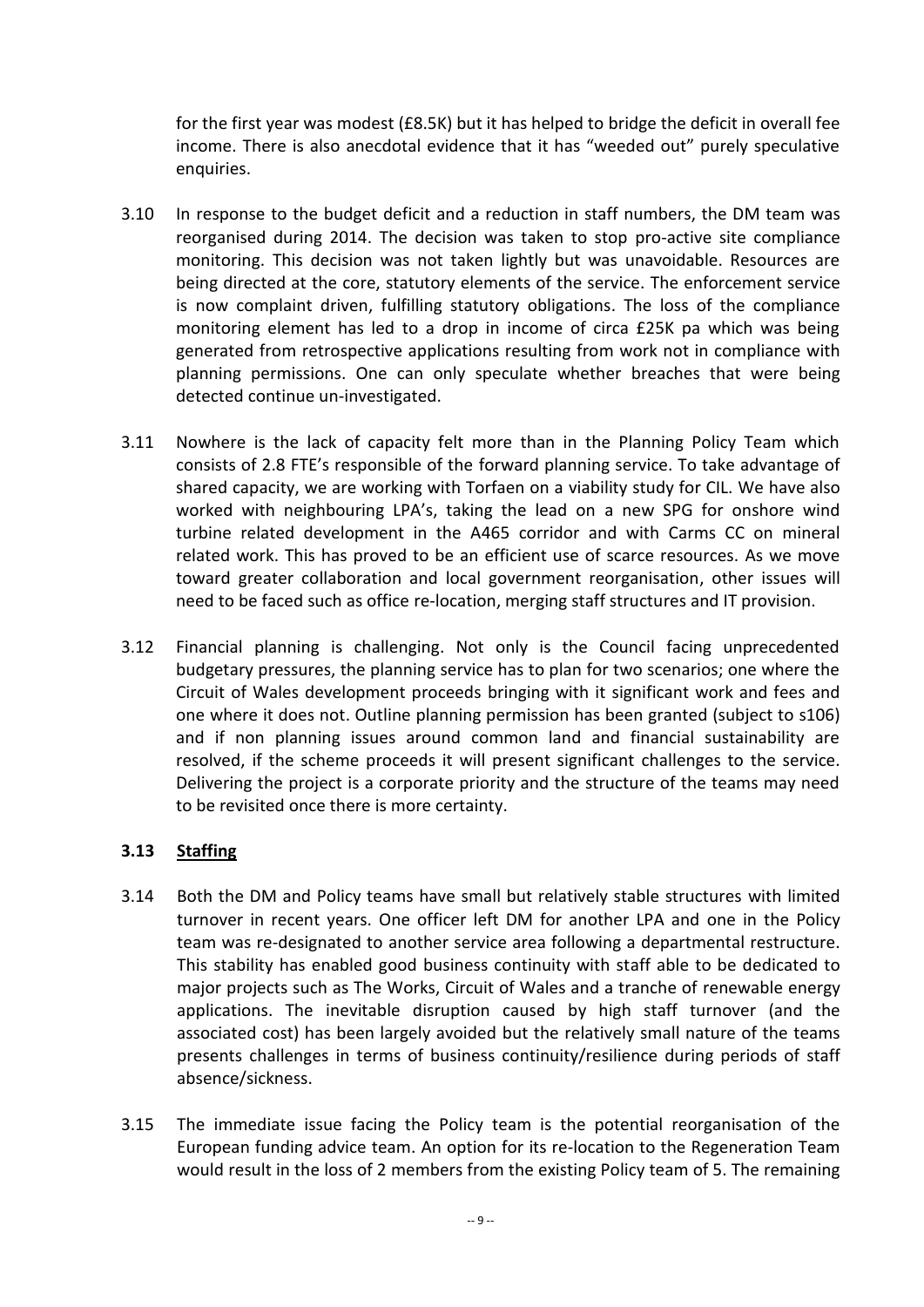3 officers (2.8 FTE's) who dedicate time to planning policy work are preparing for a likely full review of the LDP next year and with one of the officers on reduced hours, options are being considered as to how this can be best achieved to deliver a significant piece of work to the strict timescales imposed.

- 3.16 In DM, the staff structure is currently at full strength. During 2014, the previous team structure that comprised an enforcement team and an applications team was abandoned in favour of an area team approach. Each area team is headed by a principal officer and is responsible for all DM and enforcement work in their respective areas of the borough. The new approach is still bedding in. Unfortunately the change of approach coincided with an officer leaving, a maternity leave and a glut of major renewable energy applications which resulted in one principal officer having to dedicate most of her time to duties outside that of the team leader role. However, the new approach is now paying dividends with strong performance being returned in most areas. An additional maternity leave is imminent and whilst approval was given to appoint a 12 month fixed term replacement, recruitment has not proved successful. We are currently looking at an alternative solution via a review of current responsibilities to cover the period of absence
- 3.17 At the time of writing, the Council is implementing its new Business Support initiative. This has involved identifying all posts across the Council that contribute to the administration and support of all its services. In scope staff will move to a new central support service in the Civic Centre during late 2015 onwards. The underlying principles are to remove duplication, streamline processes and build in resilience by addressing single points of failure. The challenge in the short term is to manage the transitional period to minimise disruption to the service.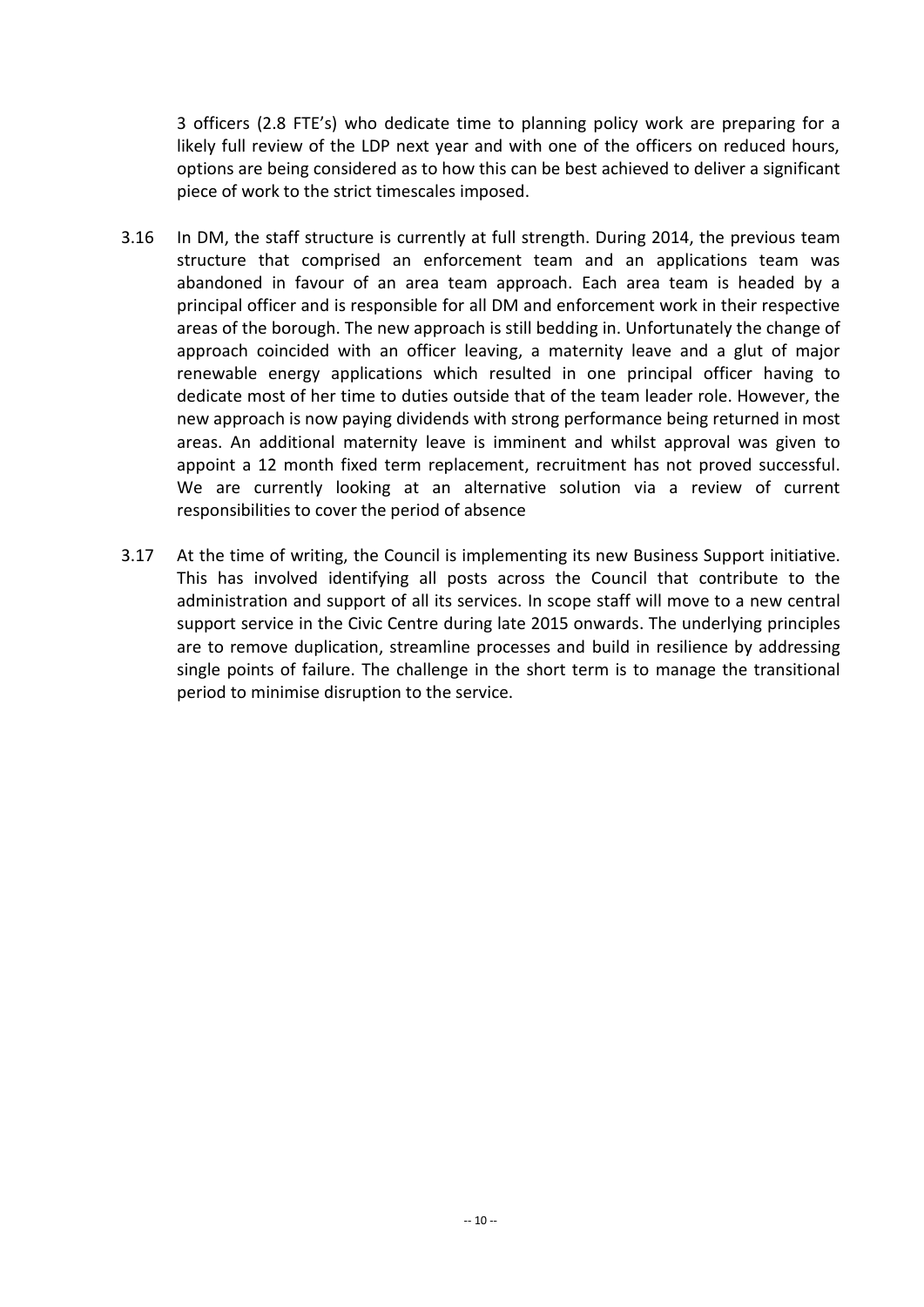# **4.0 The Blaenau Gwent Narrative**

### 4.1 **Workload - Policy**

Having adopted the LDP in 2012 the focus of planning policy work has been on keeping information on the area up to date through annual studies, the publication of Annual Monitoring Reports, adoption of SPGs and responding to planning applications and enquiries.

- 4.2 Since adoption, two successive Annual Monitoring Reports (AMR's) have been submitted to Welsh Government on time. Both AMR's have found that there is no evidence to suggest there is a need for a full or partial review of the LDP. The latest AMR did recognise that progress on delivering the strategy of Growth and Regeneration is slower than expected due to the fact that the area has yet to come out of recession. A full review of the Plan is likely to be required next year and it is our intention to start preparing the review report prior to the review date of November 2016.
- 4.3 We have started making preparations for this major piece of work. A budget contingency fund has been set up and underspends in budgets are being ring-fenced. This finance will be required to enable a number of supporting studies and reports to be commissioned e.g. SA/SEA, HRA, Employment Review and Retail Study.
- 4.4 The 14/15 financial year saw the continued roll out of Supplementary Planning Guidance Documents. The following documents have been approved since the adoption of the Plan:
	- 1. The Works Design and Masterplan (October 2013)
	- 2. Access, Car Parking and Design (March 2014)
	- 3. Hot Food and Drink Uses in Town Centres (October 2014)
	- 4. Heads of the Valleys Smaller Scale Wind Turbine Development Landscape Sensitivity and Capacity Study (April 2015)
	- 5. Planning Guidance for Smaller Scale Wind Turbine Development Landscape and Visual Impact Assessment Requirements (April 2015)
	- 6. Phase 1 Northgate, The Works (October 2015)

The Council is currently preparing further SPGs:

- Householder Design Guide
- Shop Fronts and Advertisements
- Nature Conservation Planning Guidance for Small Scale Wind Energy Developments
- Trees and Development

#### 4.5 **Workload - DM**

4.6 The application case load of the DM team peaked in 2007. Since that time, numbers of applications have steadily declined but the recent trend has seen signs of growth. This can be part explained by legislative changes around discharge of condition applications and applications for non-material amendments. However, the complexity of the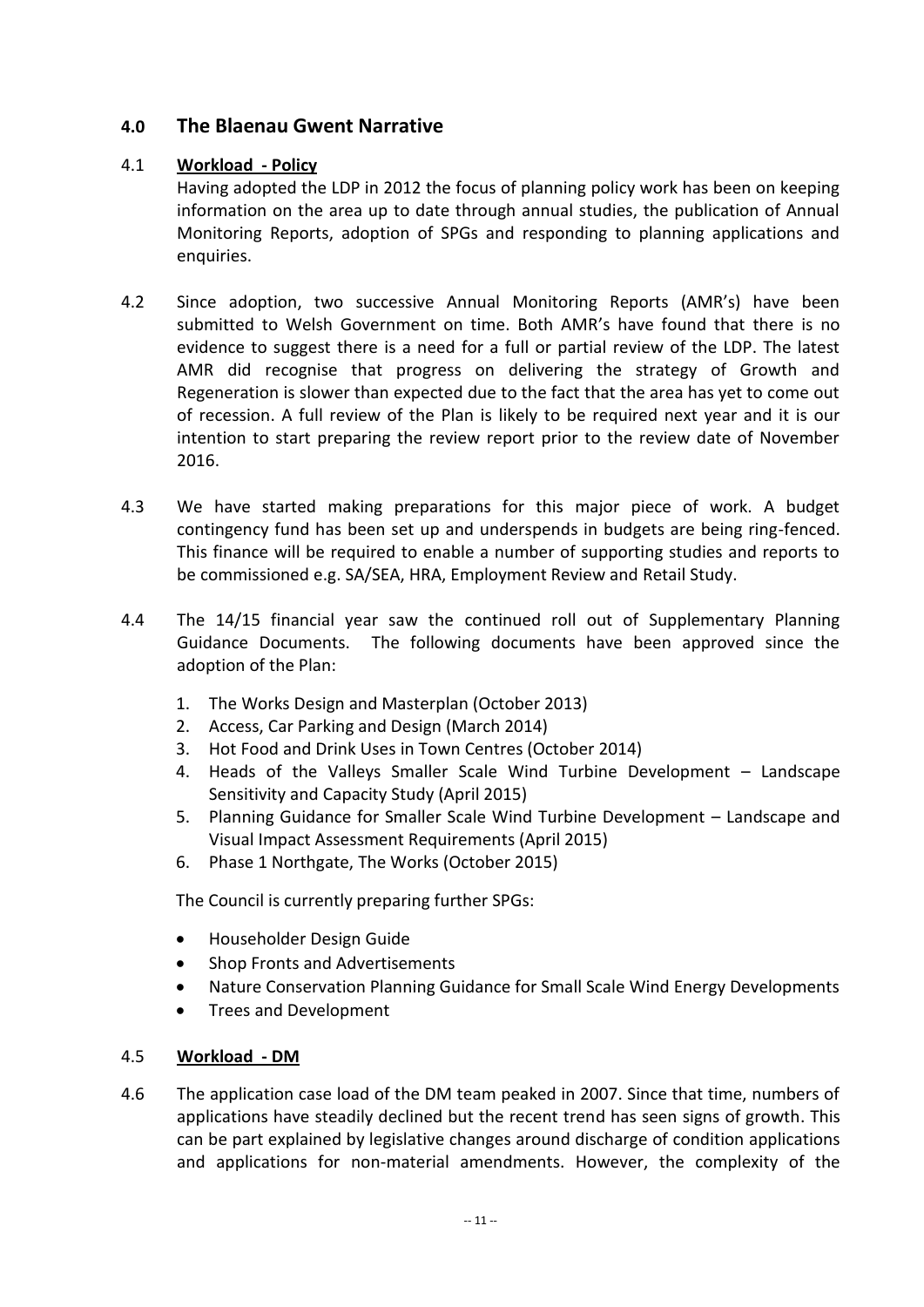workload increases year on year. In addition, work also continues to go unrecorded in national PI's e.g. EIA screening opinions which are both time consuming and non-fee earning.

| <b>Financial</b><br>Year | <b>Number of Planning</b><br><b>Apps Received</b> | <b>Prelim</b><br><b>Enquiries</b> |
|--------------------------|---------------------------------------------------|-----------------------------------|
| 2004-2005                | 684                                               |                                   |
| 2005-2006                | 677                                               |                                   |
| 2006-2007                | 689                                               | No                                |
| 2007-2008                | 486                                               | comparable                        |
| 2008-2009                | 421                                               | data                              |
| 2009-2010                | 392                                               |                                   |
| 2011-2012                | 342                                               |                                   |
| 2012-2013                | 528                                               | 170                               |
| 2013-2014                | 319                                               | 168                               |
| 2014-2015                | 417                                               | 267                               |
| Average                  | Circa 500 pa                                      | Circa 200pa                       |

#### **fig 4.**

- 4.7 The year 14/15 saw a spike in the number of energy related applications submitted. There were 9 gas/diesel generating plants submitted or decided in the year alone. This proved to be a resource intensive work stream taking up significant officer time. The work included screening, scoping, validation and scrutiny of detailed specialist reports, committee report writing and subsequent appeals. This work pressure has tailed off but there remains a steady flow of turbine and solar related enquiries, screenings and applications.
- 4.8 In April 2014, we introduced a fee regime for preliminary planning enquiries. The aim was twofold – firstly to begin to recover some of the cost associated with what had previously been non fee earning work. Secondly, it was anticipated that the introduction of a fee would filter out purely speculative enquiries and the growing trend of some agents using our free service to gauge opinion for schemes in other LPA's where charges were already levied.
- 4.9 We recognised that the introduction of a fee placed a greater obligation upon us to provide a quality service. An advisory leaflet was prepared that sets out precisely what is required in terms of information to be submitted. All permitted development enquiries are subject to a double check by a senior officer and all statements of professional opinion on the merits of a scheme are signed off by a principal officer or team manager. In the main, responses on the merit of a scheme are provided from a policy and development management perspective only. If an enquirer requires highway, ecology, environmental health or other service of the Council they are signposted to the relevant Department.
- 4.10 One advantage of being a small Council is that officers involved in the development process can foster close working relationships. We have developed informal officer groups to deal with The Works, the Blaenau Gwent Enterprise Zone and the Circuit of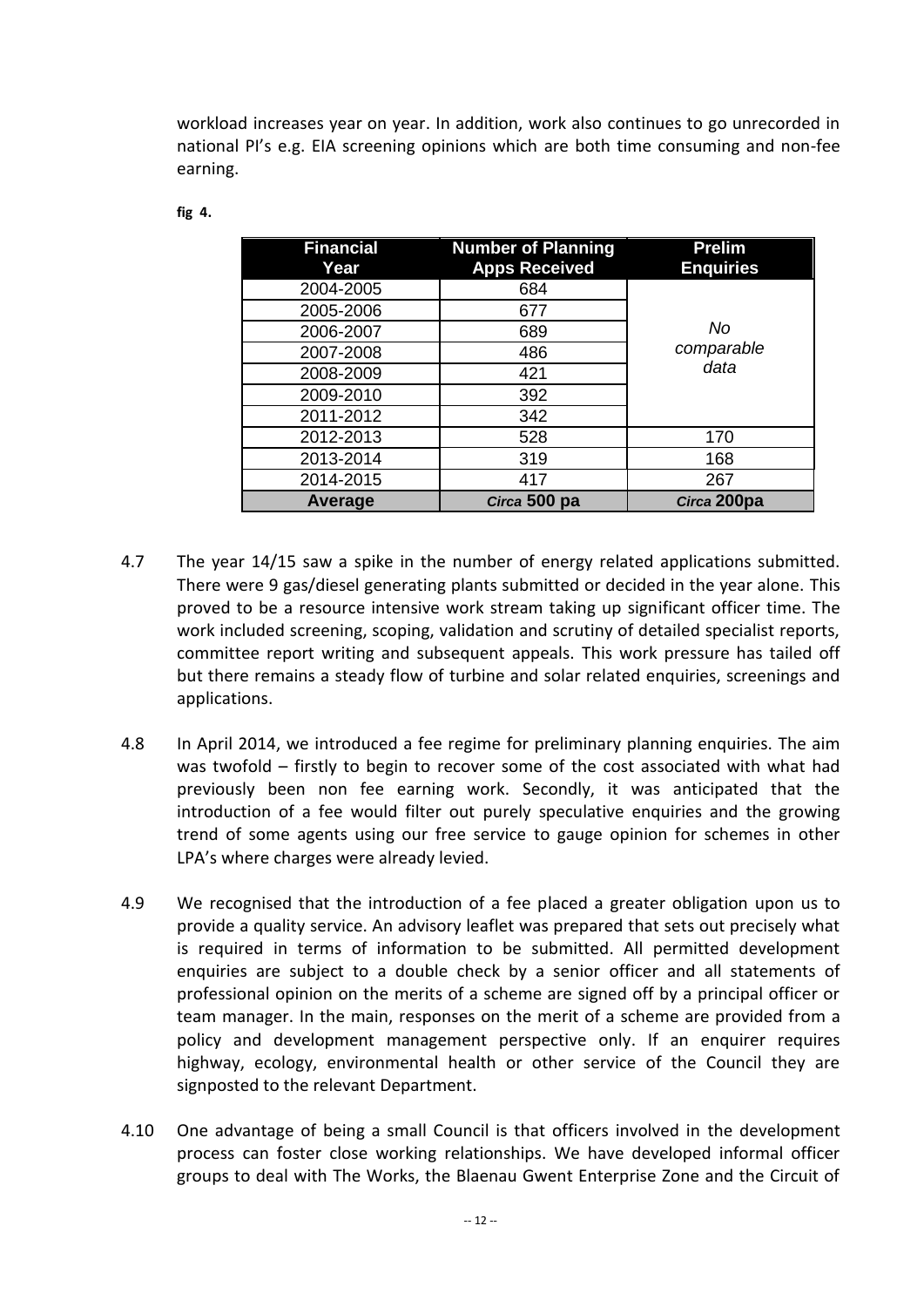Wales. This one stop development team approach can be replicated as and when required calling on the expertise of environmental health, highways, drainage, regeneration, finance, estates, ecology, landscape, rights of way, estates and others.

4.11 Enforcement activity has decreased in recent years. This has been due to the need to concentrate on core, statutory elements of the service. The teams were restructured and the service is complaint driven. The risk is that developments not being carried out in accordance with approved plans or in breach of conditions are not being picked up. However, given current staff capacity, reactive and statutory enforcement is the only realistic service option.

#### **fig 5.**

| <b>Financial Year</b> | <b>Complaints</b> |
|-----------------------|-------------------|
| 2005-2006             | 390               |
| 2006-2007             | 415               |
| 2007-2008             | 392               |
| 2008-2009             | 338               |
| 2009-2010             | 325               |
| 2010-2011             | 290               |
| 2011-2012             | 272               |
| 2012-2013             | 231               |
| 2013-2014             | 257               |
| 2014-2015             | 208               |
| Average               | 312               |

#### 4.12 **Service improvement.**

Our current Business Plan identifies a number of key actions to deliver service improvement and efficiency. The headline priorities are:

| <b>Ref</b>            | <b>Priority</b>                                                                                 | <b>RAG</b> | <b>Comment</b>                                         |
|-----------------------|-------------------------------------------------------------------------------------------------|------------|--------------------------------------------------------|
| Dev<br>1              | Meeting challenges and changes to the planning<br>system in response to the Wales Planning Bill |            | Continuous review of work<br>$flow - systems$ thinking |
| Dev<br>2              | Ensuring service delivery whilst managing reduced<br>resources and financial pressures          |            | Continuous process via team<br>meetings and DMT        |
| Dev<br>3              | Business continuity in light of succession planning                                             |            | Review of staff structures<br>underway                 |
| Dev<br>4              | Circuit of Wales                                                                                |            | Work to facilitate reserved<br>matters apps ongoing    |
| Dev<br>5              | IT                                                                                              |            | See commentary below                                   |
| Dev<br>6              | Review the role of the European function to maximise<br>funding opportunities                   |            | Service likely to be relocated<br>to Regen team        |
| Dev<br>$\overline{7}$ | Develop a strategy for the review of LDP/ replacement<br>LDP with light touch LDP/SDP           |            | Finance strategy in place                              |
| Dev<br>8              | Prepare a Flood Risk Management Plan in line with<br>statutory requirements                     |            | Complete                                               |
| Dev<br>9              | Determine if Blaenau Gwent should adopt a CIL charge                                            |            | Viability<br>being<br>assessment<br>finalised          |
| Dev<br>10             | Out of hours - develop a fit for purpose delivery<br>model given loss of out of hours service   |            | Complete                                               |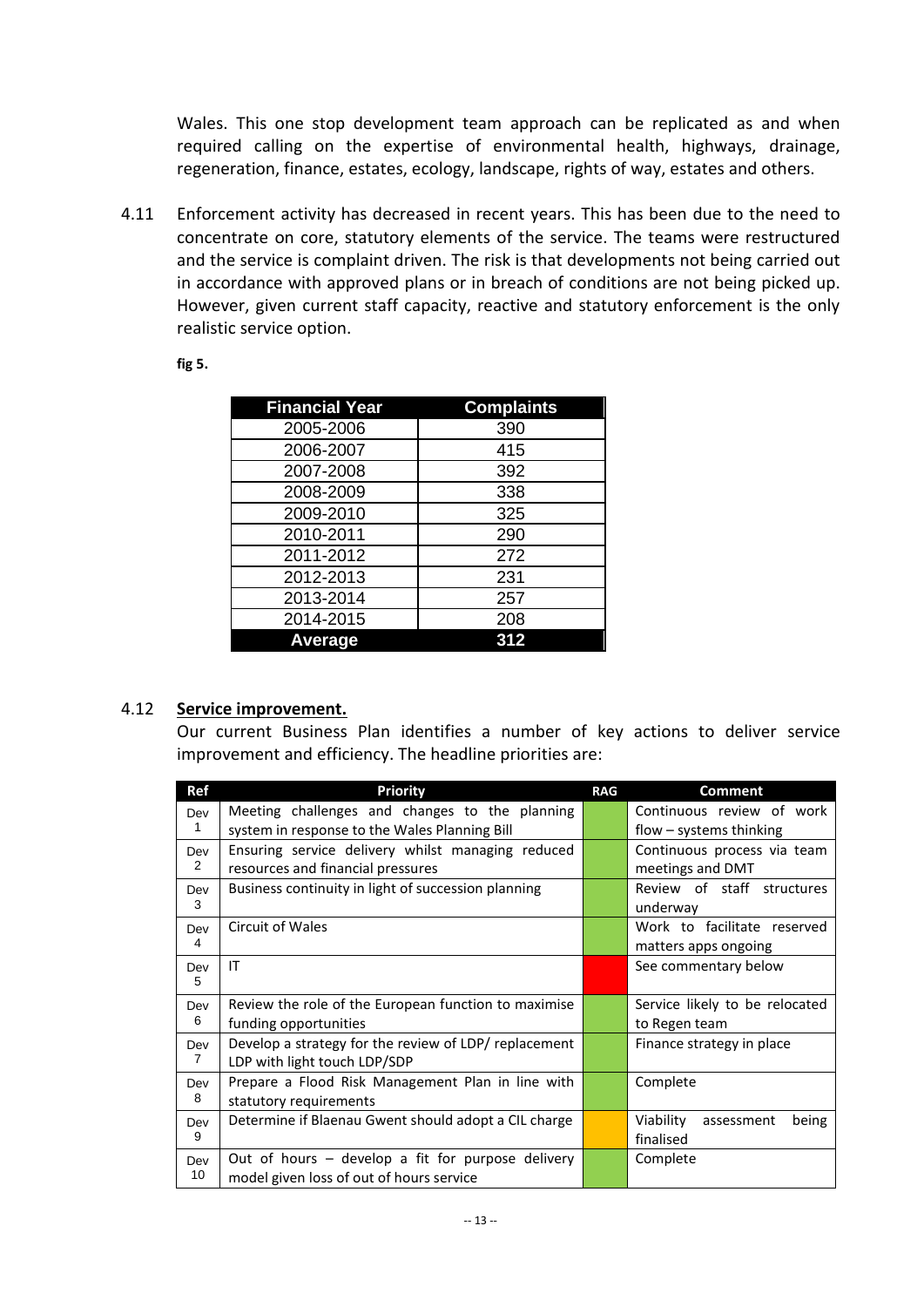- 4.13 The key issue is IT hardware and software. At present, the back office software is Northgate iPlan (and sister package iBuild in Building Control), GGP is the GIS provider and Civica electronic document management system. Some of the key issues being faced are:
	- 1. No facility to upload part 1 application details to the web. We acknowledge that we are one of the few LPAs who do not provide this service. This is the first step towards a more integrated service user interface that would allow application tracking, public commenting and full e-consultation. The software has been procured but remains in "test" format. This is a priority, particularly as it now appears as a performance indicator on the "dashboard" published by WG. The lack of this facility is now holding the service back, has implications in terms of the efficient use of officer time/resources and does not allow reasonable online engagement with the public. It is also a failing that impacts on our ability to meet the Council's aspirations as part of its "Transforming Blaenau Gwent" programme with the public encouraged to use electronic communication.
	- 2. Line speeds and screen refresh rates at Blaina DO. The planned office re-location to the Civic Centre during 2016 should address this problem. The Civic has been completely re-wired as part of the corporate investment in IT infrastructure.
	- 3. Hardware budget pressures dictate that we cannot procure a fully functional system to allow planners and building control officers to fully integrate with back office systems when on site. Even if such a product could be sourced, wi-fi and network coverage in the Borough is patchy due to the topography. We are about to trial an interim solution with hand held tablet pc's.
	- 4. Our Northgate systems are about to be merged into a new product "Engage". Decisions taken around IT now may prove critical as we move toward LGR.
- 4.14 These four issues have resulted in a relatively low take up by local agents in using the planning portal. Electronic submission comes with its own difficulties and costs to this LPA in terms of print costs and the difficulty in paying online application of fees. Whilst welcoming submissions via the portal, we have not pro-actively encouraged that approach until these IT constraints have been addressed. I am in discussions with the Council's new IT provider SRS to work through solutions to these issues. In addition, the Council is embarking on a Customer and Digital Strategy to improve the front facing electronic face of Council services. This should assist in prioritising the customer experience of a public facing service such as planning.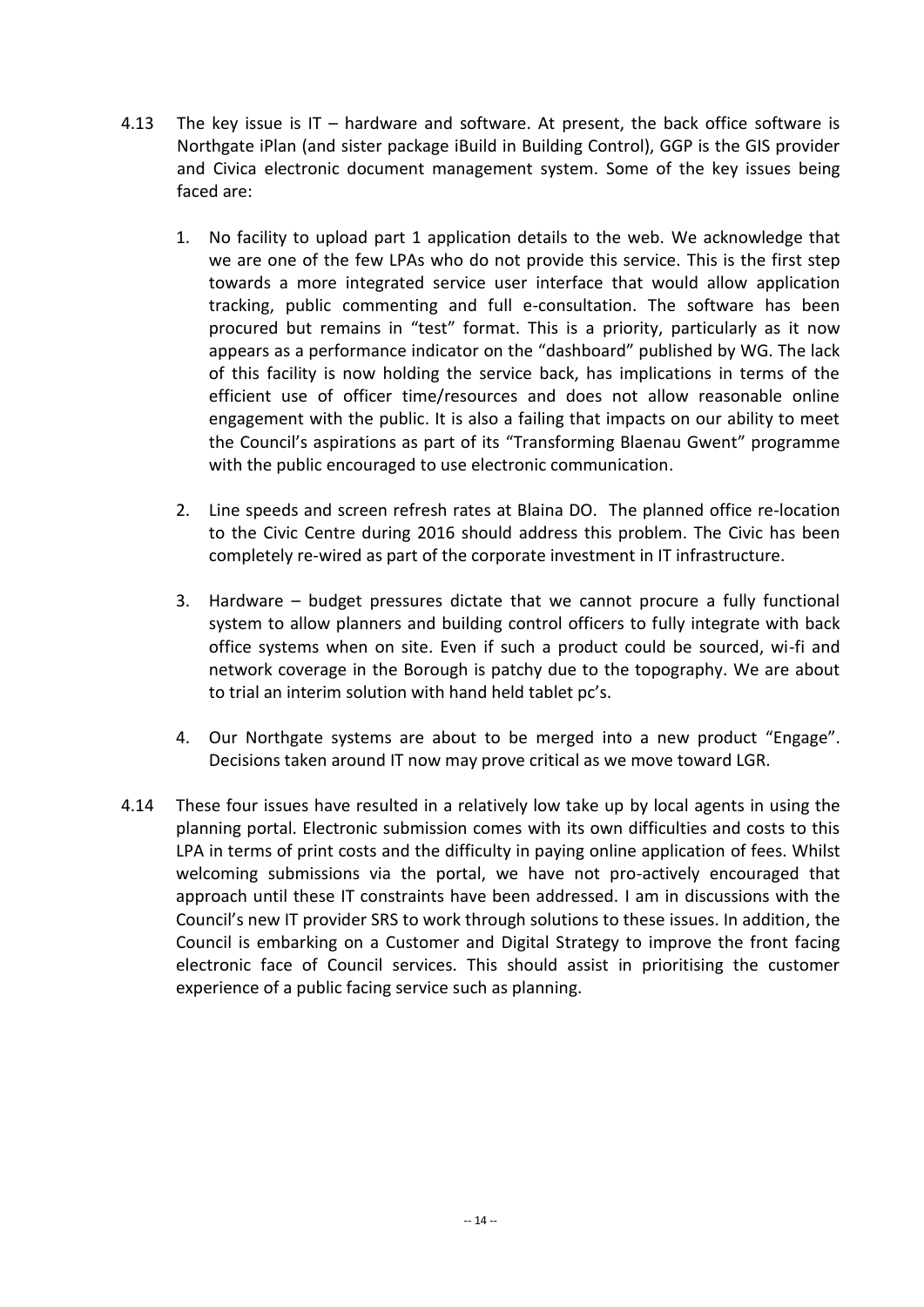# **5.0 What Service Users Think**

- 5.1 In 2014-15 we commissioned two customer satisfaction surveys aimed at assessing the views of people that had received a planning application decision during the period. The first covered the period April 2014 - September 2014 and the second covered the period October 2014 - March 2015. The following feedback is based on the combined results of both surveys.
- 5.2 The surveys were sent to 138 people, 25% of whom submitted a whole or partial response. The majority of responses (65%) were from local agents. 18% were from members of the public. None of respondents had their most recent planning application refused.
- 5.3 We asked respondents whether they agreed or disagreed with a series of statements about the planning service. They were given the following answer options:
	- $\triangleright$  Strongly agree;
	- $\triangleright$  Tend to agree;
	- $\triangleright$  Neither agree not disagree;
	- $\triangleright$  Tend to disagree; and
	- $\triangleright$  Strongly disagree.
- 5.4 Fig 7 shows the percentage of respondents that selected either 'tend to agree' or 'strongly agree' for each statement for both Blaenau Gwent and Wales.

**fig 7.** 

## **Percentage of respondents who agreed with each statement 2014-15**

| Percentage of respondents who agreed that:                             | <b>Blaenau</b><br>Gwent | Wales |
|------------------------------------------------------------------------|-------------------------|-------|
| The LPA enforces its planning rules fairly and consistently            | 52                      | 45    |
| The LPA gave good advice to help them make a successful application    | 62                      | 57    |
| The LPA gives help throughout, including with conditions               | 53                      | 48    |
| The LPA responded promptly when they had questions                     | 68                      | 55    |
| They were listened to about their application                          | 66                      | 56    |
| They were kept informed about their application                        | 57                      | 46    |
| They were satisfied overall with how the LPA handled their application | 63                      | 57    |

- 5.5 It is encouraging that this Council exceeded the all Wales average return in every category. However, it has to be acknowledged that satisfaction ratings of mid 50% must be improved upon. We are active members of SEWSPG and the South Wales Heads of DM group where good practise is shared and will strive to improve these returns.
- 5.6 We also asked respondents to select three planning service characteristics from a list that they thought would most help them achieve successful developments. Fig 8 shows how often each characteristic was selected as a percentage of the total number of selections.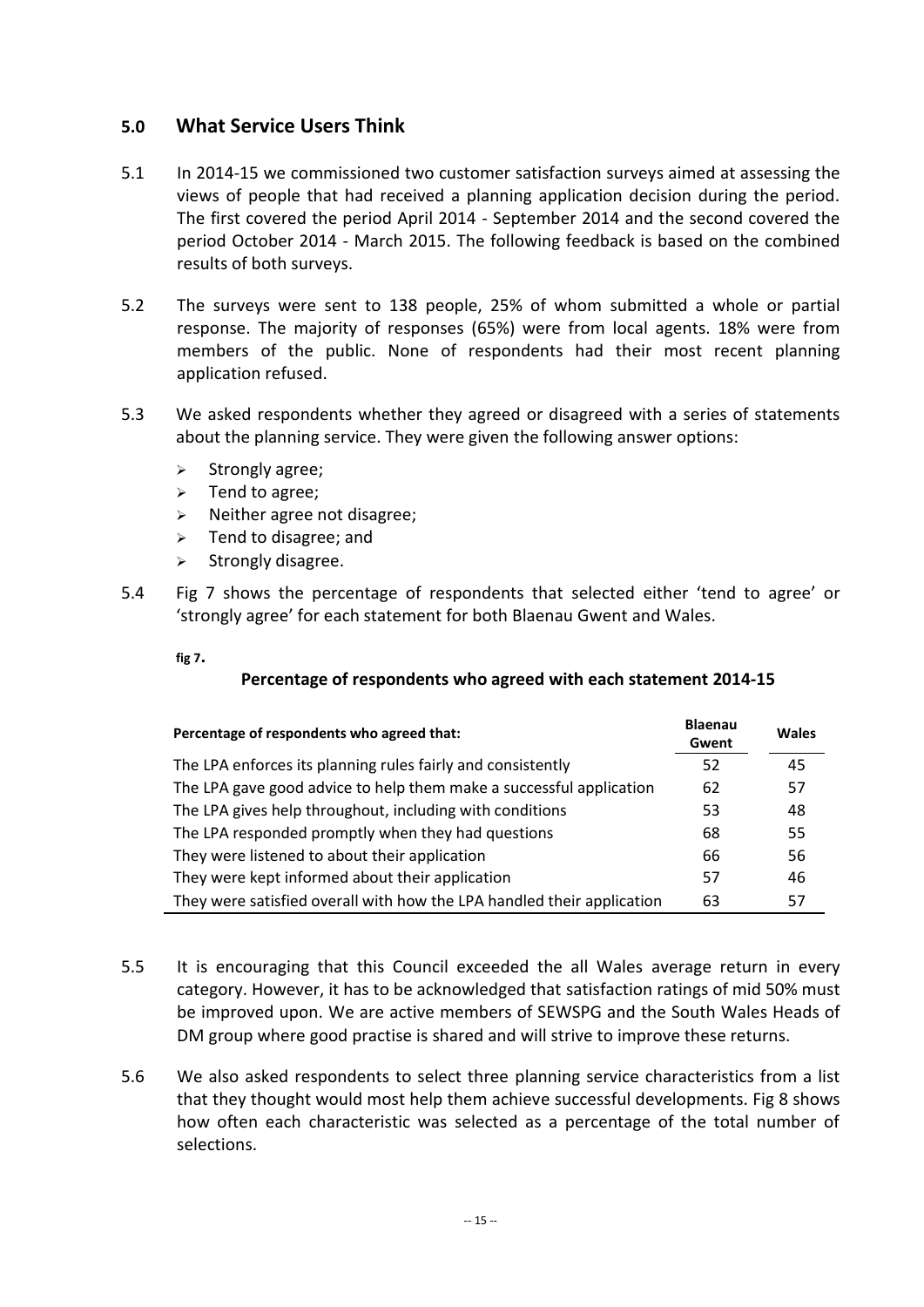



Comments received include:

*"No information available online for tracking submitted applications." "In summary I have found the BG Officers to be open professional and constructive. They consistently deliver a good public service in spite of limited funding."*

- 5.7 For Blaenau Gwent service users, the availability to talk to a duty planner before submitting an application was the most popular choice. This reflects the nature of our caseload which is heavily weighted towards householder and minor development. Residents who submit applications are often unrepresented by a professional agent and value the accessibility to their case officer. We ensure that a duty officer is available during officer hours to provide assistance. We are currently investigating means of improving our interface with unrepresented applicants. Importantly, we have yet to convene an agent's forum. This is an acknowledged weakness but has proved unachievable to date due to lack of capacity to organise the event.
- 5.8 In the interests of providing a positive and constructive service, Blaenau Gwent seeks to negotiate a mutually acceptable outcome to applications rather than focus entirely on making a decision inside 8 weeks. It is acknowledged that the two ends are not mutually exclusive but our return against the PI of average time taken to determine applications of 55 days compares very favourably to the all Wales average of 76 days. This demonstrates that even where the 8 week target is missed, applications are decided quickly thereafter and not at the expense of approvals as our rate of granting planning permission also compares well with the national average.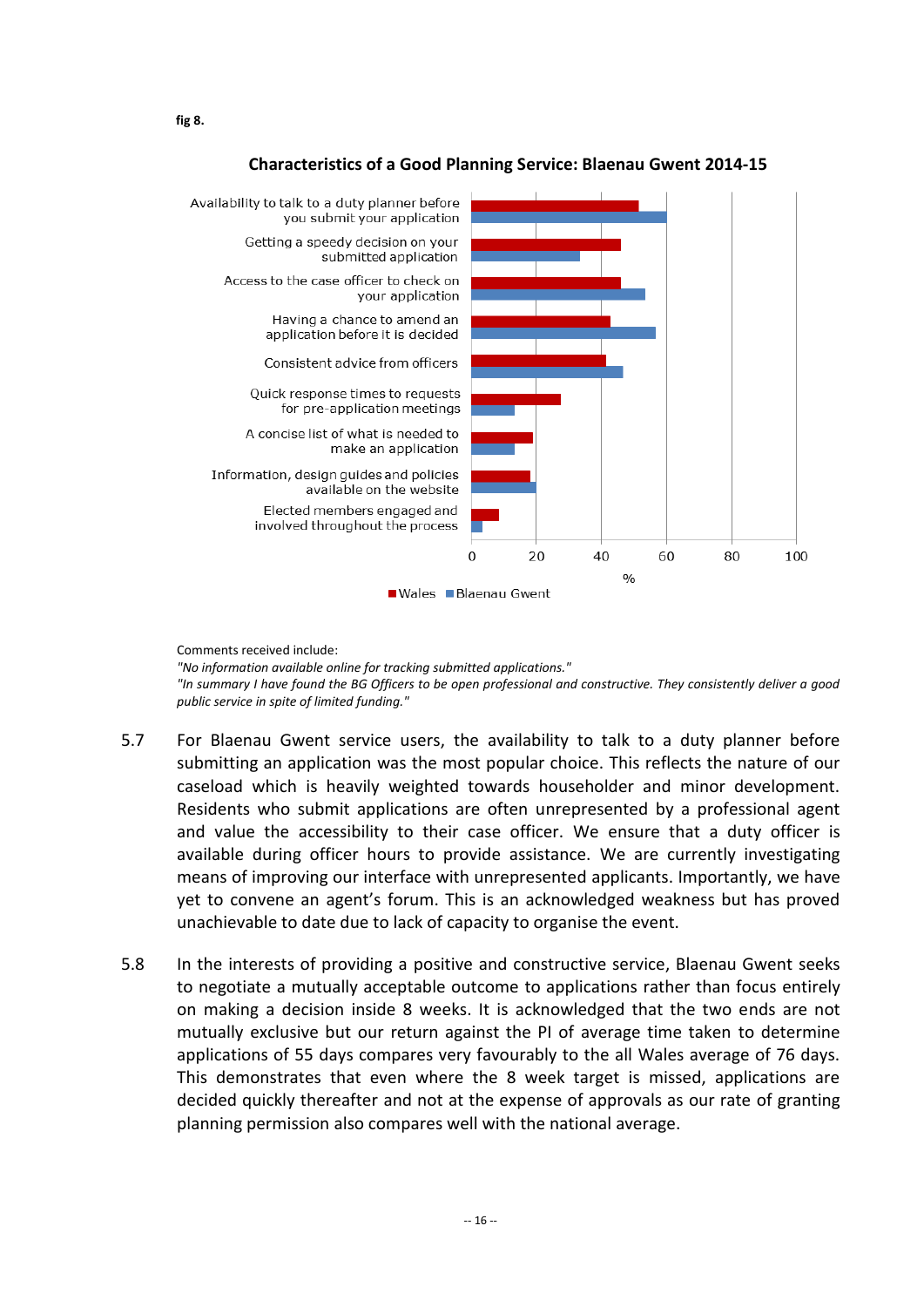# **6.0 Blaenau Gwent Performance 2014-15**

- 6.1 This section details our performance against PI's in 2014-15. It considers both the Planning Performance Framework indicators and other available data to help paint a comprehensive picture of performance. Where appropriate we make comparisons between our performance and the all Wales picture.
- 6.2 Performance is analysed across the five key aspects of planning service delivery as set out in the Planning Performance Framework namely plan making, efficiency, quality, engagement and enforcement. I will discuss each in turn.

## **6.3 Plan Making**

- 6.4 As at 31 March 2015, we were one of 21 LPAs that had a current development plan in place. We were required to submit an Annual Monitoring Report in October 2015. This document was submitted to WG in September 2015. Following a meeting with WG planning officials, it is understood at the time of writing that its finding of "no full review required at this stage" has been accepted.
- 6.5 During the APR period we had 2.6 years of housing land supply identified, making us one of 18 Welsh LPAs without the required 5 years supply.

#### **6.6 Efficiency**

6.7 In 2014-15 we determined 384 planning applications, each taking, on average, 55 days (8 weeks) to determine. This compares favourably to an average of 76 days (11 weeks) across Wales. Figure 9 shows the average time taken by each LPA to determine an application during the year. Our performance is considered to be satisfactory and well above the all Wales average and is  $7<sup>th</sup>$  out of 21 for whom data is available.

**fig 9.**



**Average time taken (days) to determine applications 2014-15**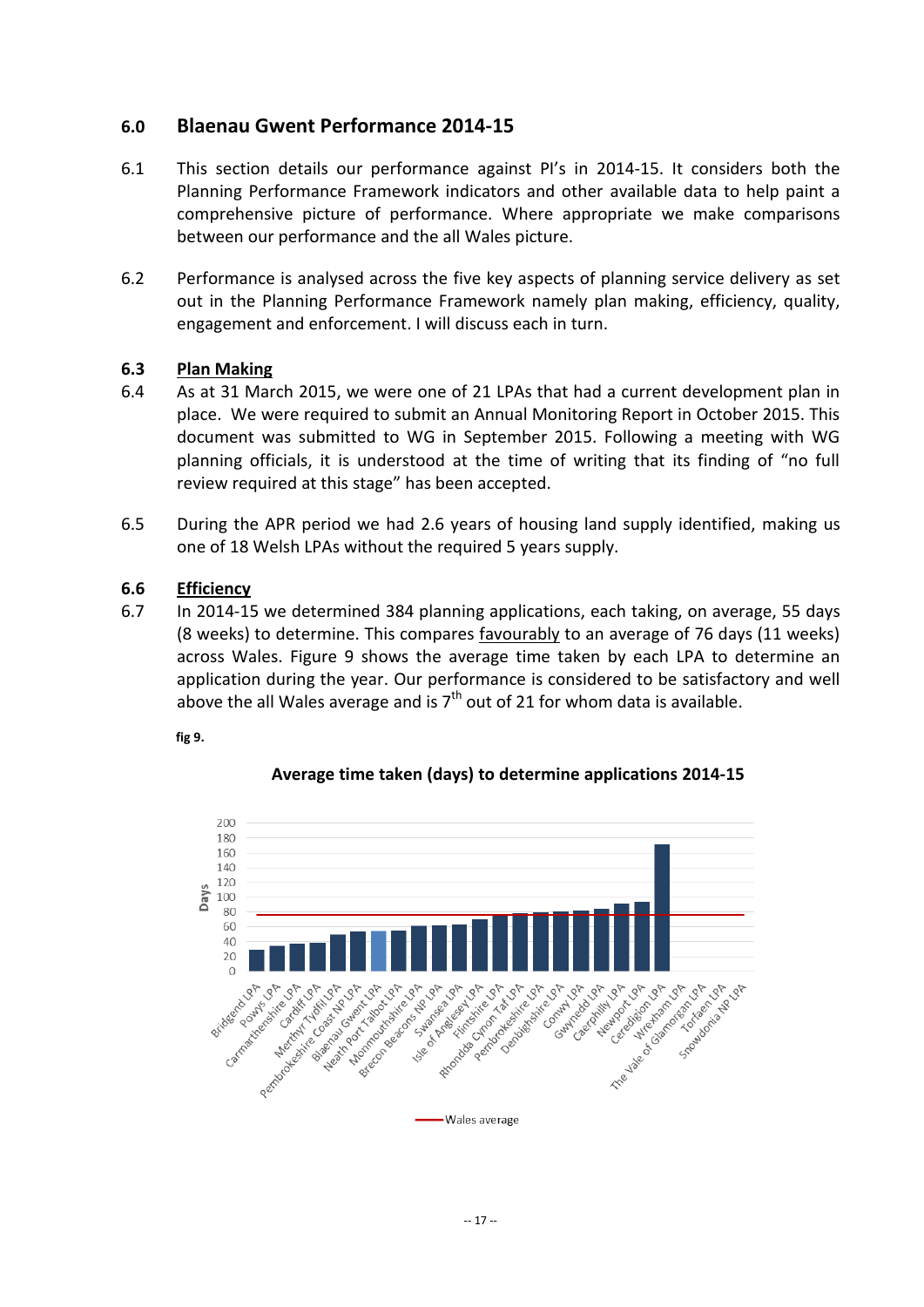- 6.8 77% of all planning applications were determined in the statutory timescales. This compared favourably to 73% across Wales, but was below the 80% target. Only 5 out of 25 LPAs met the 80% target. We are working to identify means of improving this return further but we have to acknowledge the key role played by our internal and external consultees as well as the local delegation agreement. Within the Council, our key services are highways, environmental health, ecology and landscape/trees. Each of those services has an appointed officer to input into the planning process but each has a single point of failure. When that particular officer is away, there is insufficient resilience in those services to ensure a prompt response. This directly impacts on the planning service ability to come to speedy decisions. This fundamental weakness is likely to become steadily worse in the coming years as financial efficiency savings have to be found. Having acknowledged this weakness, recent DM performance data (subsequent to the period covered by this APR) shows consistently good performance.
- 6.9 Fig 10 shows the percentage of planning applications determined within the required timescales across the four main types of application for Blaenau Gwent and Wales.

**fig10:** 



**Percentage of planning applications determined within target (by type)**

- 6.10 Blaenau Gwent is at or above the all Wales average in 3 of the four categories. That is down to the professionalism and dedication of the staff within the services that contribute to these returns. I have considered reviewing the scheme of delegation in an effort to improve these figures but the advent of the all Wales delegation scheme which is expected in 16/17 means that other priorities have taken over as we wait for that eventuality. The failure to meet the Wales average in respect of major applications is in part due to the complexity of the applications and is skewed by the small cohort of cases involved.
- 6.11 Between 2013-14 and 2014-15, as Fig 11 illustrates, the percentage of planning applications we determined in Blaenau Gwent within the required timescales increased and is above the Wales average for the same period.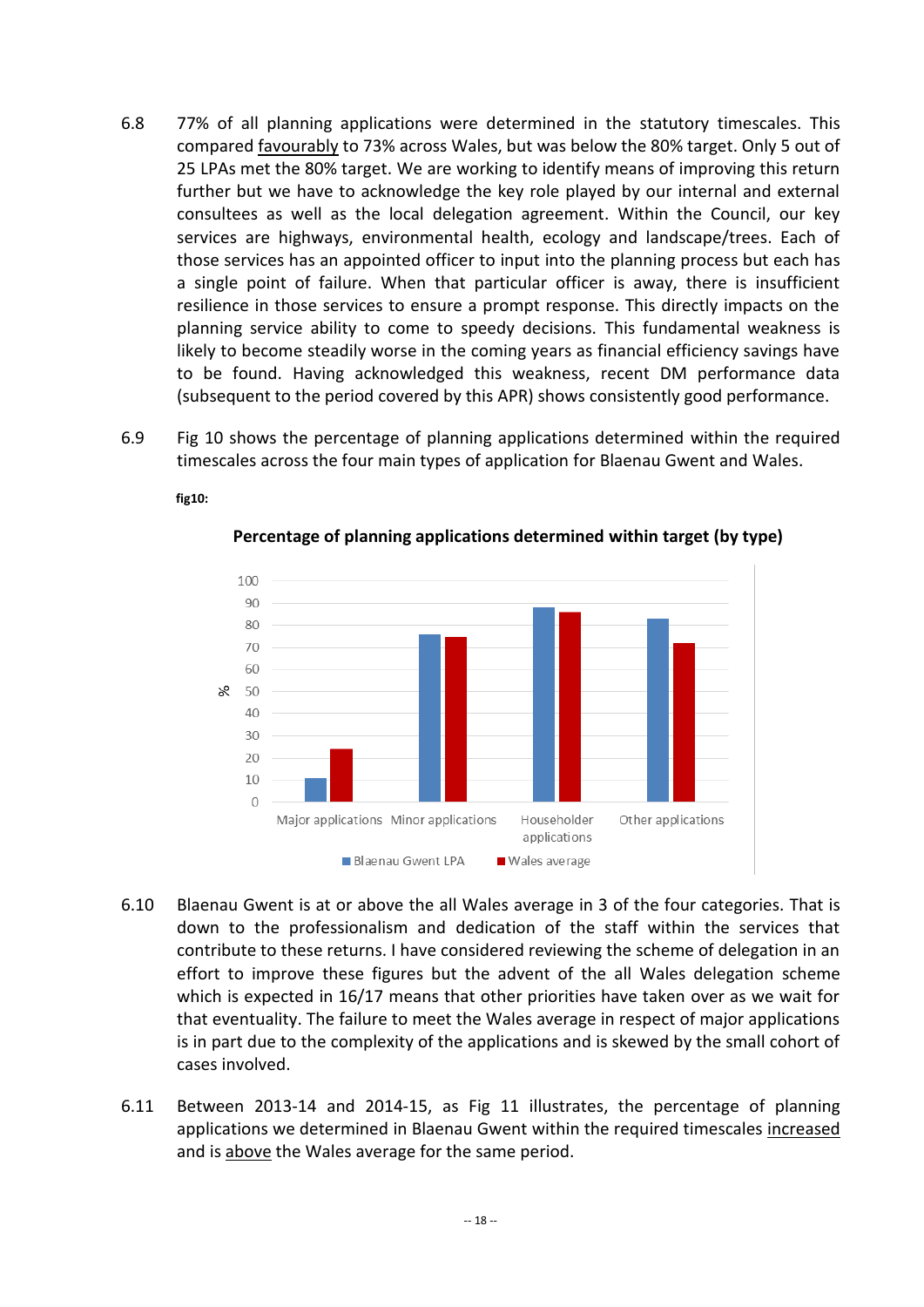**fig 11.**



**Percentage of planning applications determined within the required timescales**

- 6.12 Encouragingly, at a time when performance improved, the number of applications we received increased and the number of applications we determined increased. 11% of these major applications were determined in the required timescales, the fifth lowest percentage of all Welsh LPAs. This is a reflection of a very small cohort as well as the applications being complex in nature requiring significant amount of additional post submission information. Over the same period:
	- The percentage of minor applications determined within required timescales increased from 73% to 76%;
	- The percentage of householder applications determined within required timescales decreased from 90% to 88%; and
	- The percentage of other applications determined within required timescales increased from 65% to 83%.

## **6.13 Quality**

- 6.14 In the last two quarters of 2014-15 (Oct 2014 March 2015) our Planning Committee made 23 planning application decisions, which equated to 11% of all planning applications determined. Across Wales, 7% of all planning application decisions were made by Planning Committees over the same period. This difference is not considered significant. It will be subject to fluctuations reflecting the changing nature of the caseload.
- 6.15 In Blaenau Gwent, 13% of these member-made decisions were made against officer advice. This compared to 11% of member-made decisions across Wales. This equated to 1.4% of all planning application decisions going against officer advice set against 0.7% across Wales. In recognition of this return, we held a member/officer workshop to look at all the cases where officer recommendation had been set aside and investigated whether each case was a legitimate and defendable decision in the light of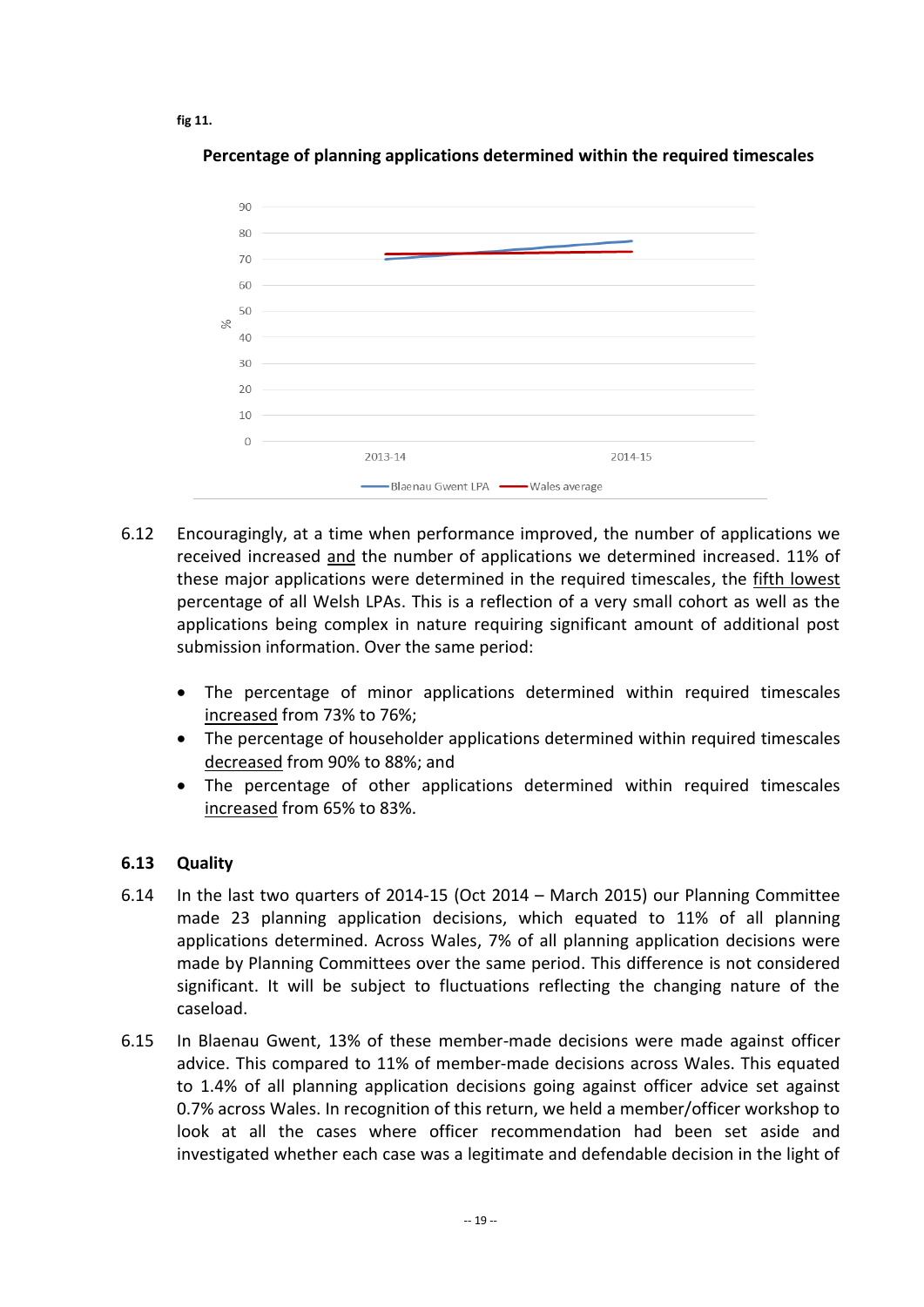government advice. This return is being closely monitored to see if the trend continues above the all Wales average.

- 6.16 In 2014-15 we received 6 appeals against our planning decisions, which equated to 1.4 appeals for every 100 applications received. Across Wales 1.9 appeals were received for every 100 applications. Again, the difference between the BG return and the all Wales figure is not viewed as significant, indeed it could be seen as a positive. It can be partly explained by the high percentage of approvals issued by Blaenau Gwent which rose to 96%.
- 6.17 Of the 4 appeals that were decided during the year, 3 (75%) were dismissed. As Fig 12 shows, this was higher than the percentage of appeals dismissed across Wales and we were one of 10 LPA's designated as "good".



**fig 12.**

**Percentage of appeals dismissed 2014-15**

*N.B. During 2014-15 we had no applications for costs at a section 78 appeal upheld.*

# **6.18 Engagement**

- 6.19 On a positive note, we are one of 22 LPAs that allowed members of the public to address the Planning Committee, 66% confirmed they were listened to about their application and 62% said we gave good advice. The all Wales figures were 56% and 57% respectively.
- 6.20 However, our acknowledged weakness of having limited online presence reflects poorly on the service. We are one of only 3 LPAs that did not have an online register of planning applications. The public cannot access, track progress and view content of applications. This remains a priority in our Business Plan for the current year but the solution lies largely out of our direct control as we require corporate IT support.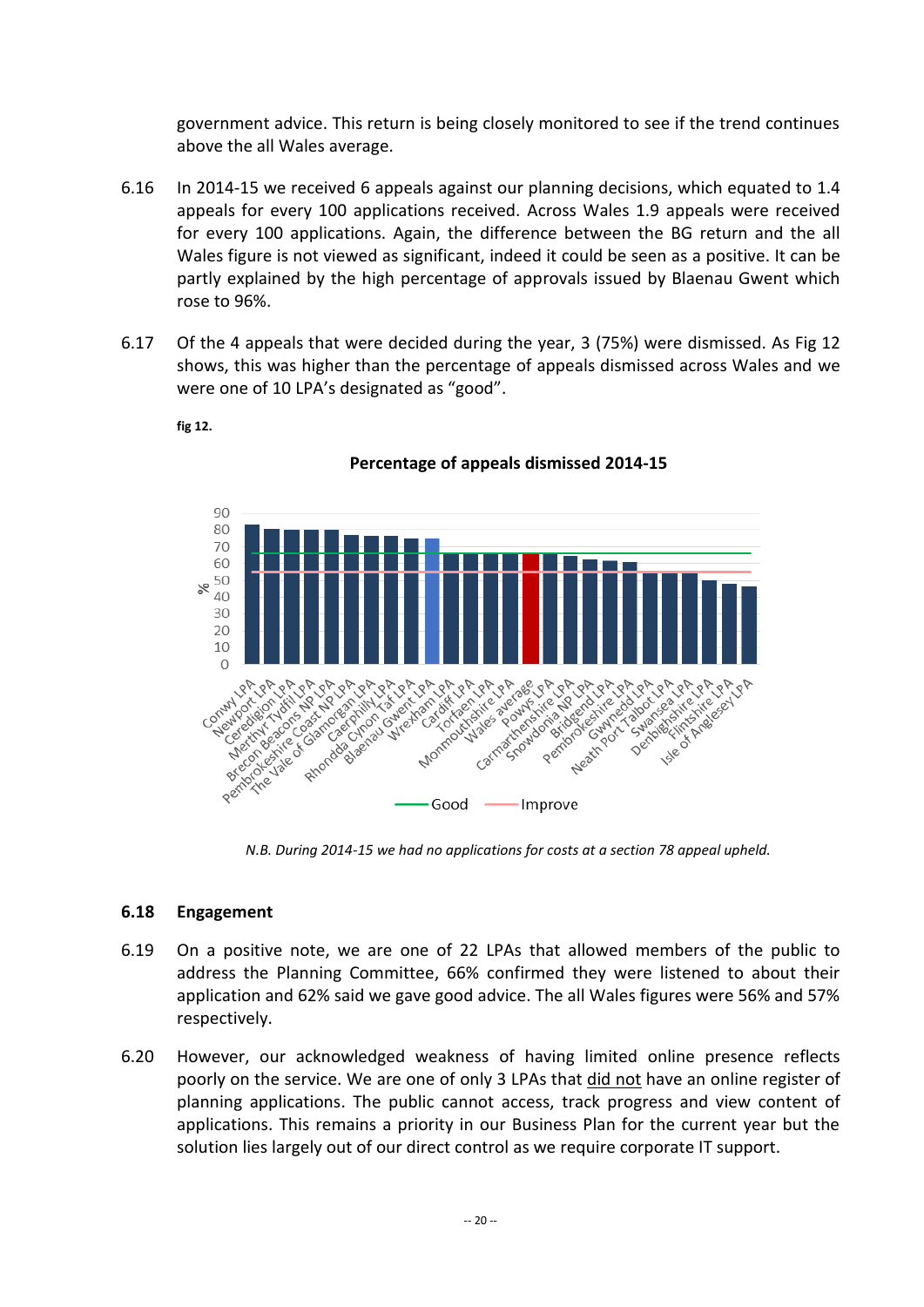#### **6.22 Enforcement**

**fig 13.**

6.23 At the outset, it must be stated that enforcement data must be viewed with some caution. The means of collating data was changed by WG during the study period. However, in 2014-15 we investigated 99 cases, which equated to 1.4 per 1,000 population. This was the fifth lowest rate in Wales. We took on average 9 days to investigate each case.<sup>1</sup> We investigated 82% of these enforcement cases within 84 days comparing favourably with the Wales average of 66%. Fig 13 shows the percentage of enforcement cases that were investigated within 84 days across all Welsh LPAs.



**Percentage of enforcement cases investigated within 84 days, 2014-15**

6.24 Over the same period, we resolved 167 cases, taking on average 133 days to resolve each case. 53% of this enforcement action was taken within 180 days from the start of the case. As Fig 14 shows, this was the third lowest percentage in Wales.

#### **fig 14.**



**Percentage of enforcement cases resolved in 180 days, 2014-15**

*1 Robust comparisons are not currently available as only 14 of the 25 LPAs supplied data for this indicator.*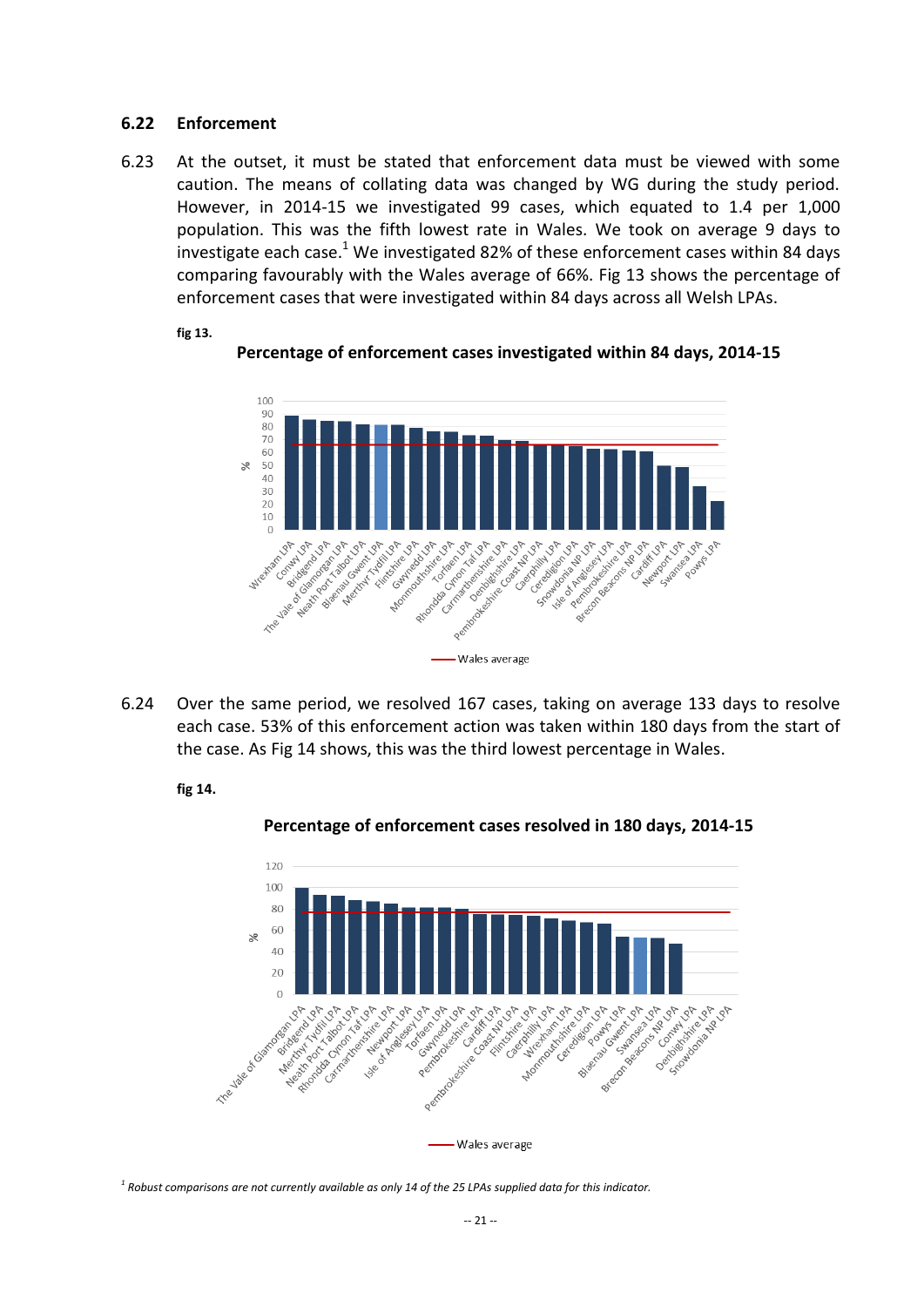### **7.0 Conclusion**

- 7.1 The priorities for the coming year as highlighted in this report are...
	- $\triangleright$  to meet the challenges raised by changes to the Welsh planning system.
	- $\triangleright$  address I.T. weaknesses.
	- $\triangleright$  consolidate recent DM performance improvement.
	- $\triangleright$  prepare for a full LDP review.
	- $\geq$  To work constructively with the private and public sector to stimulate development and to address where possible issues around deliverability, viability and other constraints to development.
	- $\triangleright$  meet timescales for the delivery of the Circuit of Wales.
	- $\geq$  comply with the Council's transformation agenda and when required to continue to find efficiency savings without prejudicing frontline performance.
	- $\triangleright$  address logistical difficulties generated by the re-location of support staff and a probable office move during mid 2016.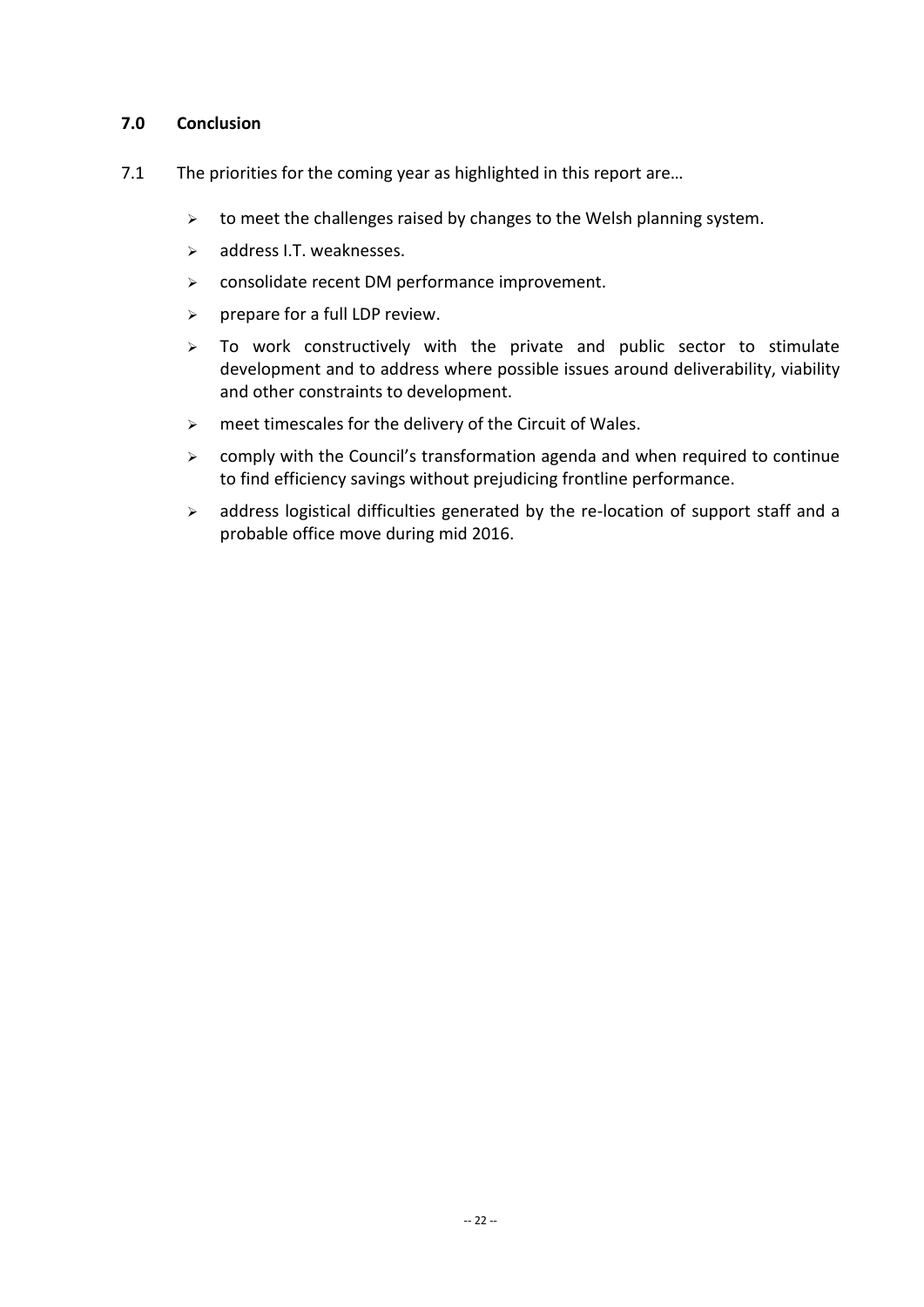#### **ANNEX A - PERFORMANCE DASHBOARD OVERVIEW**

| <b>MEASURE</b>                                                                                                                                                      |            | <b>Indicator - RAG Status</b> |                |  | <b>WALES</b>   | <b>Blaenau</b><br>Gwent | <b>Blaen</b><br>Gwer |
|---------------------------------------------------------------------------------------------------------------------------------------------------------------------|------------|-------------------------------|----------------|--|----------------|-------------------------|----------------------|
|                                                                                                                                                                     |            | <b>FAIR</b>                   | <b>IMPROVE</b> |  | <b>AVERAGE</b> | <b>LAST YEAR</b>        | <b>THIS YE</b>       |
| <b>Plan making</b>                                                                                                                                                  |            |                               |                |  |                |                         |                      |
| Is there a current Development Plan in place within the plan period?                                                                                                | <b>Yes</b> |                               | <b>No</b>      |  | Yes            | Yes                     | Yes                  |
| LDP preparation deviation from dates in Delivery Agreement, in months                                                                                               | <12        | $13 - 17$                     | $18+$          |  | 60             | N/A                     | N/A                  |
| Annual Monitoring Reports produced following LDP adoption                                                                                                           | <b>Yes</b> |                               | <b>No</b>      |  | Yes            | Yes                     | <b>Yes</b>           |
| The local planning authority's current housing land supply in years                                                                                                 | >5         | $4 - 4.9$                     | $\leq 4$       |  | 4.2            | 7.6                     | 2.6                  |
| <b>Efficiency</b>                                                                                                                                                   |            |                               |                |  |                |                         |                      |
| Percentage of "major" applications determined within time periods                                                                                                   | Not set    | Not set                       | Not set        |  | 24             | 50                      | 11                   |
| Average time taken to determine "major" applications in days                                                                                                        | Not set    | Not set                       | Not set        |  | 206            | No Data                 | 55                   |
| Percentage of all applications determined within time periods required                                                                                              | >80        | 60.1-79.9                     | <60            |  | 73             | 70.3                    | 77                   |
| Average time taken to determine all applications in days                                                                                                            |            | Not set                       | Not set        |  | 76             | No Data                 | 55                   |
| Quality                                                                                                                                                             |            |                               |                |  |                |                         |                      |
| Percentage of Member made decisions against officer advice                                                                                                          |            | Not set                       | Not set        |  | 11             | 1.7                     | 13                   |
| Percentage of appeals dismissed                                                                                                                                     |            | 55.1-65.9                     | $<$ 55         |  | 66             | 100                     | 75                   |
| Applications for costs at Sect 78 appeal upheld in the reporting period                                                                                             |            | $\mathbf{1}$                  | $\overline{2}$ |  | $\Omega$       | $\mathbf{0}$            | $\mathbf{0}$         |
| <b>Engagement</b>                                                                                                                                                   |            |                               |                |  |                |                         |                      |
| Does the LPA allow members of public to address Planning Committee?                                                                                                 | <b>Yes</b> |                               | <b>No</b>      |  | Yes            | Yes                     | <b>Yes</b>           |
| Does the LPA have an officer on duty to provide advice to the public?                                                                                               | <b>Yes</b> |                               | <b>No</b>      |  |                |                         |                      |
| Does LPA web site have online register of planning applications which the public can<br>access, track their progress and view content?                              |            | Partial                       | <b>No</b>      |  | Yes            | No.                     | <b>No</b>            |
| <b>Enforcement</b>                                                                                                                                                  |            |                               |                |  |                |                         |                      |
| % enf cases investigated (determined whether breach of planning has occurred and<br>if so, resolved whether or not enforcement action is expedient) within 84 days  | Not set    | Not set                       | Not set        |  | 66             | No Data                 | 82                   |
| Average time taken to investigate enforcement cases                                                                                                                 | Not set    | Not set                       | Not set        |  | 71             | No Data                 | 9                    |
| % enf cases where enf action is taken or a retrospective application received within<br>180 days from start of the case (in cases where it's expedient to enforce)? | Not set    | Not set                       | Not set        |  | 77             | No Data                 | 53                   |
| Average time taken to take enforcement action                                                                                                                       | Not set    | Not set                       | Not set        |  | 175            | No Data                 | 133                  |

| <b>GOOD</b>    | <b>Indicator - RAG Status</b><br><b>FAIR</b> | <b>IMPROVE</b> | <b>WALES</b><br><b>AVERAGE</b> | <b>Blaenau</b><br>Gwent<br><b>LAST YEAR</b> | <b>Blaenau</b><br>Gwent<br><b>THIS YEAR</b> |
|----------------|----------------------------------------------|----------------|--------------------------------|---------------------------------------------|---------------------------------------------|
|                |                                              |                |                                |                                             |                                             |
| Yes            |                                              | <b>No</b>      | Yes                            | Yes                                         | <b>Yes</b>                                  |
| <12            | $13 - 17$                                    | $18+$          | 60                             | N/A                                         | N/A                                         |
| Yes            |                                              | <b>No</b>      | Yes                            | Yes                                         | <b>Yes</b>                                  |
| >5             | $4 - 4.9$                                    | $\leq 4$       | 4.2                            | 7.6                                         | 2.6                                         |
|                |                                              |                |                                |                                             |                                             |
| <b>Not set</b> | Not set                                      | Not set        | 24                             | 50                                          | 11                                          |
| <b>Not set</b> | Not set                                      | Not set        | 206                            | No Data                                     | 55                                          |
| $>80$          | 60.1-79.9                                    | <60            | 73                             | 70.3                                        | 77                                          |
| <b>Not set</b> | Not set                                      | Not set        | 76                             | No Data                                     | 55                                          |
|                |                                              |                |                                |                                             |                                             |
| <b>Not set</b> | Not set                                      | Not set        | 11                             | 1.7                                         | 13                                          |
| $>66$          | 55.1-65.9                                    | $55$           | 66                             | 100                                         | 75                                          |
| $\mathbf{0}$   | $\mathbf{1}$                                 | $\overline{2}$ | 0                              | 0                                           | $\bf{0}$                                    |
|                |                                              |                |                                |                                             |                                             |
| Yes            |                                              | <b>No</b>      | Yes                            | Yes                                         | <b>Yes</b>                                  |
| Yes            |                                              | <b>No</b>      |                                |                                             |                                             |
| <b>Yes</b>     | <b>Partial</b>                               | <b>No</b>      | Yes                            | <b>No</b>                                   | <b>No</b>                                   |
|                |                                              |                |                                |                                             |                                             |
| <b>Not set</b> | Not set                                      | Not set        | 66                             | No Data                                     | 82                                          |
| <b>Not set</b> | Not set                                      | Not set        | 71                             | No Data                                     | 9                                           |
| <b>Not set</b> | Not set                                      | Not set        | 77                             | No Data                                     | 53                                          |
| <b>Not set</b> | Not set                                      | Not set        | 175                            | No Data                                     | 133                                         |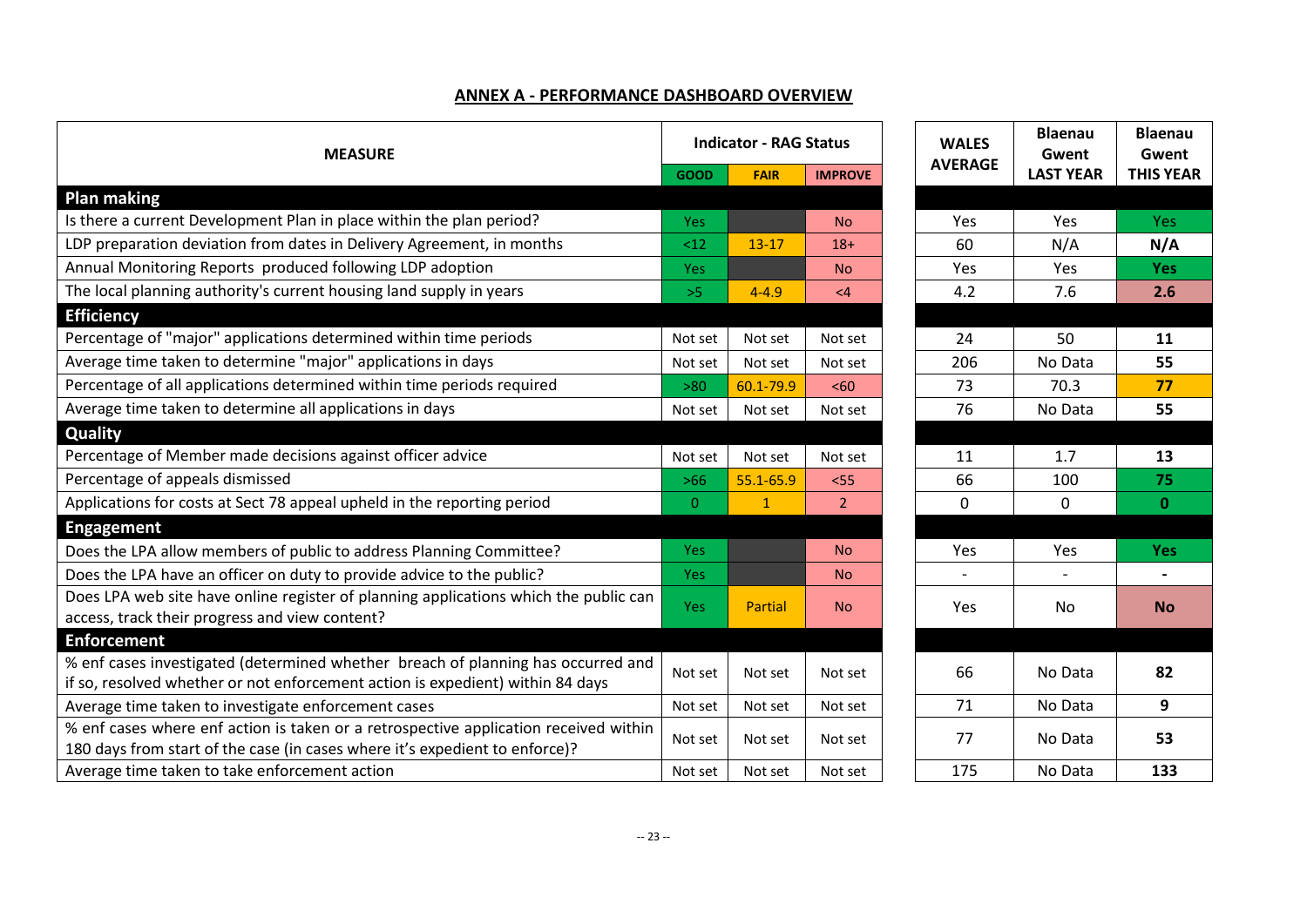## **ANNEX B**

## **COMMENTARY ON BG PERFORMANCE - DASHBOARD INDICATORS**

### **PLAN MAKING**

| <b>Indicator</b>                                              | Is there a current Development Plan in place that is within the<br>plan period? |                                                                     |  |
|---------------------------------------------------------------|---------------------------------------------------------------------------------|---------------------------------------------------------------------|--|
| "Good"                                                        |                                                                                 | "Improvement needed"                                                |  |
| A development plan is in place and<br>within the plan period  |                                                                                 | No development plan is in place (inc<br>where the plan has expired) |  |
| <b>Blaenau Gwent</b><br>Performance                           | Good                                                                            |                                                                     |  |
| LDP adopted 2012 - plan period expires 2021. Requirement met. |                                                                                 |                                                                     |  |

| <b>Indicator</b>                                                                                                       | LDP preparation deviation from the dates specified in the<br>original Delivery Agreement (in months)                          |                                                                                                                                           |  |  |
|------------------------------------------------------------------------------------------------------------------------|-------------------------------------------------------------------------------------------------------------------------------|-------------------------------------------------------------------------------------------------------------------------------------------|--|--|
| "Good"<br>The LDP is being progressed within<br>12 months of the dates specified in<br>the original Delivery Agreement | "Fair"<br>The LDP is being progressed within 12<br>and 18 months of the dates specified<br>in the original Delivery Agreement | "Improvement needed"<br>The LDP is progressed more than 18<br>months later than the dates specified<br>in the original Delivery agreement |  |  |
| <b>Blaenau Gwent</b><br>Performance                                                                                    | N/A                                                                                                                           |                                                                                                                                           |  |  |
| LDP adopted over 12 months ago outside the period of this APR.                                                         |                                                                                                                               |                                                                                                                                           |  |  |

| <b>Indicator</b>                                 | Annual Monitoring Reports produced following LDP adoption |                                                                     |  |  |
|--------------------------------------------------|-----------------------------------------------------------|---------------------------------------------------------------------|--|--|
| "Good"<br>An AMR is due<br>and has been prepared |                                                           | "Improvement needed"<br>An AMR is due,<br>and has not been prepared |  |  |
| <b>Blaenau Gwent</b><br>Performance              | Good                                                      |                                                                     |  |  |
| AMR's have been submitted on time to WG          |                                                           |                                                                     |  |  |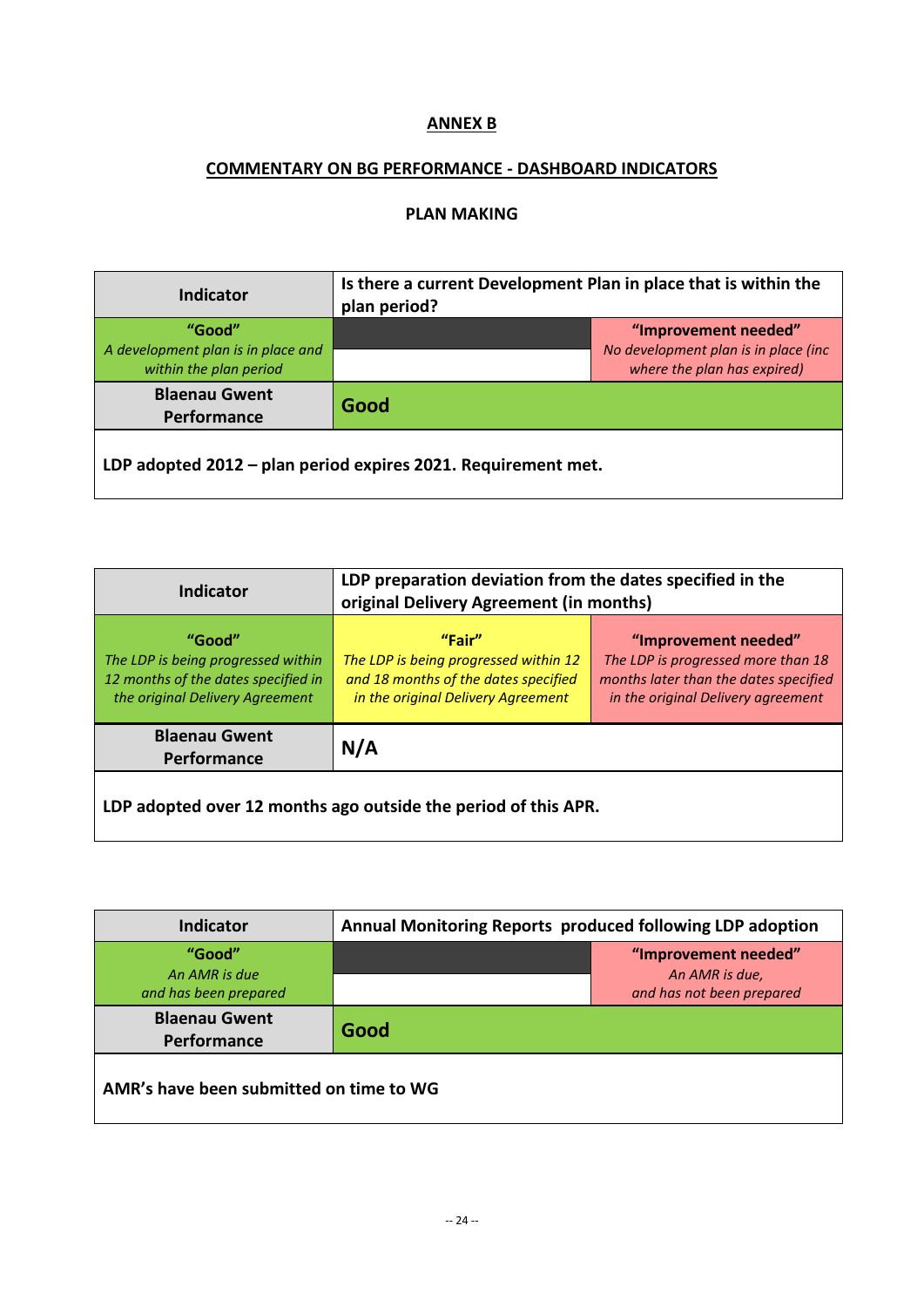| <b>Indicator</b>                                                          | The LPA's current housing land supply in years                                |                                                                                         |  |  |  |
|---------------------------------------------------------------------------|-------------------------------------------------------------------------------|-----------------------------------------------------------------------------------------|--|--|--|
| "Good"<br>The authority has a housing land<br>supply of more than 5 years | "Fair"<br>The authority has a housing land<br>supply of between 4 and 5 years | "Improvement needed"<br>The authority has a housing land<br>supply of less than 4 years |  |  |  |
| <b>Blaenau Gwent</b><br>Performance                                       | <b>Improvement Needed</b>                                                     |                                                                                         |  |  |  |

**The issue in Blaenau Gwent is not the supply of land but the reluctance of developers to build due to concerns over viability and a lack of confidence in the housing market.** 

**The situation is not helped by the high aspirational build rates. As year by year we fail to deliver the anticipated build rates this increases the number of houses that have to be built in the remaining years making it more and more difficult to have a 5-year supply. Therefore rather than reflecting poor performance, the out turn is a reflection of the methodology used to calculate the housing land supply.**

## **EFFICIENCY**

| Indicator                           | Percentage of "major" applications determined within time<br>periods required |                                                  |
|-------------------------------------|-------------------------------------------------------------------------------|--------------------------------------------------|
| "Good"<br>Target to be benchmarked  | "Fair"<br><b>Target to be benchmarked</b>                                     | "Improvement needed"<br>Target to be benchmarked |
| <b>Blaenau Gwent</b><br>Performance | Benchmarked target to be confirmed by WG - currently 11%                      |                                                  |

**The return of 11% is disappointing. However this can be explained by the tranche of single and small scale wind turbine development in the period. The applications were by their very nature complex and inter related. The quality of some applications required significant further information to be submitted.** 

| Indicator                           | Average time taken to determine "major" applications in days |                                                  |
|-------------------------------------|--------------------------------------------------------------|--------------------------------------------------|
| "Good"<br>Target to be benchmarked  | "Fair"<br><b>Target to be benchmarked</b>                    | "Improvement needed"<br>Target to be benchmarked |
| <b>Blaenau Gwent</b><br>Performance | Benchmarked target to be confirmed by WG - currently 55      |                                                  |

**The average time taken on 55 days confirms that wherever possible, the Council determines applications in a timely manner.**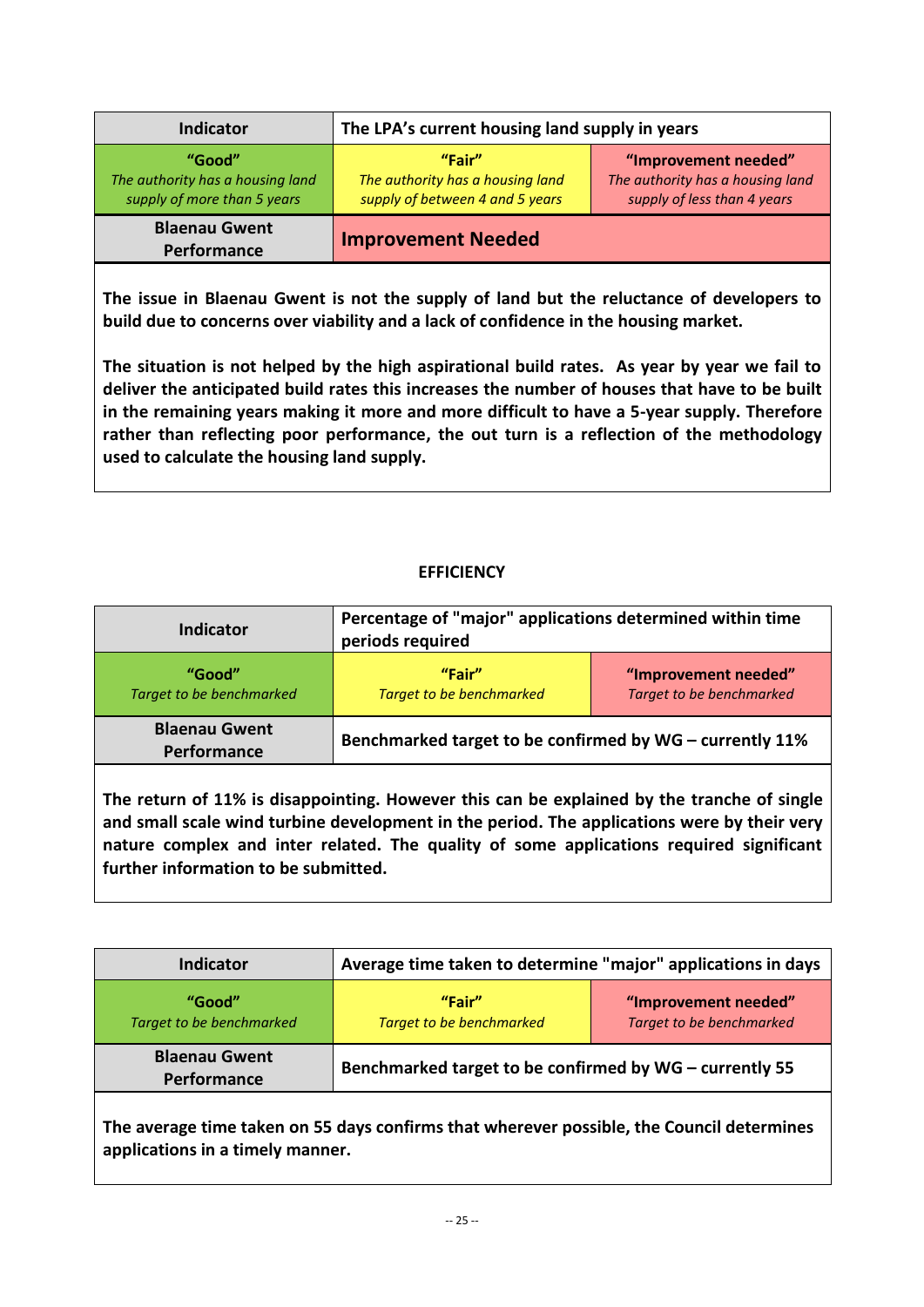| <b>Indicator</b>                                                              | Percentage of all applications determined within time periods<br>required           |                                                                                                 |
|-------------------------------------------------------------------------------|-------------------------------------------------------------------------------------|-------------------------------------------------------------------------------------------------|
| "Good"<br>More than 80% of applications<br>determined within stat time period | "Fair"<br>Between 60% and 80% of applications<br>determined within stat time period | "Improvement needed"<br>Less than 60% of applications are<br>determined within stat time period |
| <b>Blaenau Gwent</b><br>Performance                                           | Fair                                                                                |                                                                                                 |

**The return of 77% compares favourably in an all Wales context but is below the 80% target. In the light of the resources available during 14/15 this is considered acceptable performance outturn given the section was carrying a vacant post. Efforts are being made to reach the 80% target by investigating all aspects of delivery including an internal light touch systems thinking review.** 

| Indicator                           | Average time taken to determine all applications in days |                                                  |
|-------------------------------------|----------------------------------------------------------|--------------------------------------------------|
| "Good"<br>Target to be benchmarked  | "Fair"<br><b>Target to be benchmarked</b>                | "Improvement needed"<br>Target to be benchmarked |
| <b>Blaenau Gwent</b><br>Performance | Benchmarked target to be confirmed by WG - currently 55  |                                                  |

**55 days is considered an acceptable out turn given current staff resource.** 

# **QUALITY**

| <b>Indicator</b>                          | Percentage of Member made decisions against officer advice |                                                  |
|-------------------------------------------|------------------------------------------------------------|--------------------------------------------------|
| "Good"<br><b>Target to be benchmarked</b> | "Fair"<br>Target to be benchmarked                         | "Improvement needed"<br>Target to be benchmarked |
| <b>Blaenau Gwent</b><br>Performance       | Benchmarked target to be confirmed by WG - currently 13%   |                                                  |

**The out turn against this indicator is being closely monitored. It resulted in detailed discussion with the Chair and Vice of Committee and a subsequent workshop for Planning Committee. The discussion included a review of committee procedures, the role of delegation, material/non material considerations and properly recording the reason for decisions. It is not considered necessary at this time to undertake a fundamental review of the delegation process given the pending all Wales delegation scheme due next year.**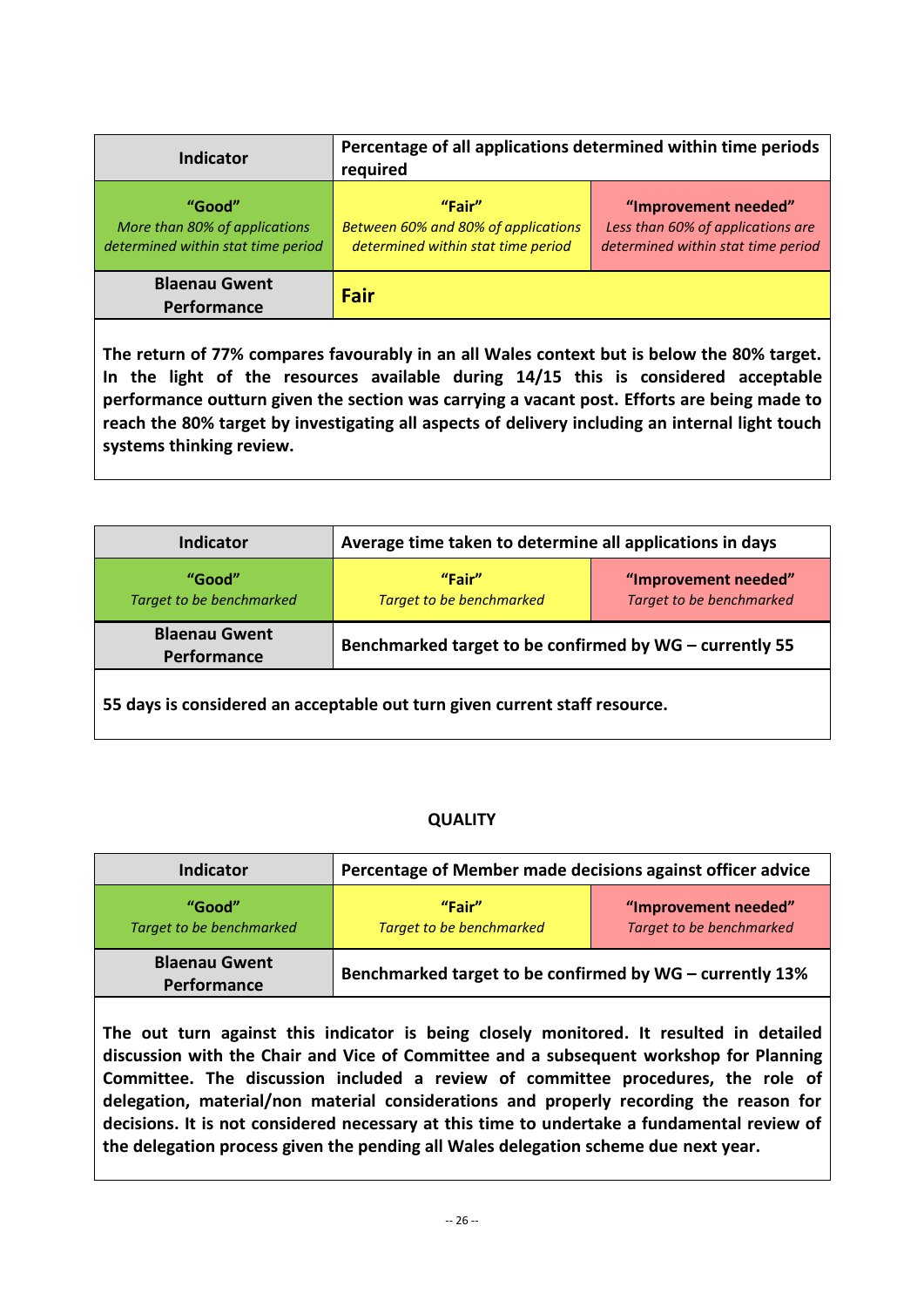| <b>Indicator</b>                                                                                     | Percentage of appeals dismissed                                                                                  |                                                                                                       |
|------------------------------------------------------------------------------------------------------|------------------------------------------------------------------------------------------------------------------|-------------------------------------------------------------------------------------------------------|
| "Good"<br>More than 66% (two thirds) of<br>planning decisions are successfully<br>defended at appeal | "Fair"<br>Between 55% and 66% of planning<br>decisions are successfully defended at<br>appeal                    | "Improvement needed"<br>Less than 55% of planning<br>decisions are successfully defended<br>at appeal |
| <b>Blaenau Gwent</b><br>Performance                                                                  | Good                                                                                                             |                                                                                                       |
|                                                                                                      | which can be a marked and a large-server of the start of the start of the start of the start of the start of the |                                                                                                       |

**The cohort of appeal decisions is small. Nevertheless, out turn was within "target".**

| <b>Indicator</b>                                                          | Applications for costs at Section 78 appeal upheld in the<br>reporting period  |                                                                                        |
|---------------------------------------------------------------------------|--------------------------------------------------------------------------------|----------------------------------------------------------------------------------------|
| "Good"<br>The authority has not had costs<br>awarded against it at appeal | "Fair"<br>The authority has had costs awarded<br>against it in one appeal case | "Improvement needed"<br>The authority had costs awarded in<br>two or more appeal cases |
| <b>Blaenau Gwent</b><br>Performance                                       | Good                                                                           |                                                                                        |
| There were no award of costs against Blaenau went during 14/15.           |                                                                                |                                                                                        |

# **ENGAGEMENT**

| Indicator                                                                     | Does the local planning authority allow members of the<br>public to address the Planning Committee? |                                                                                                 |
|-------------------------------------------------------------------------------|-----------------------------------------------------------------------------------------------------|-------------------------------------------------------------------------------------------------|
| "Good"<br>Members of the public are able to<br>address the Planning Committee |                                                                                                     | "Improvement needed"<br>Members of the public are not able<br>to address the Planning Committee |
| <b>Blaenau Gwent</b><br>Performance                                           | Good                                                                                                |                                                                                                 |

**The public speaking policy was introduced in 2010. It was reviewed in 2012 and found to be operating effectively. The only change was that the time slot was increased from 3 mins to 5 mins. There are no plans to review the policy further as it is understood it will be compliant with new national planning committee protocol requirements due shortly.**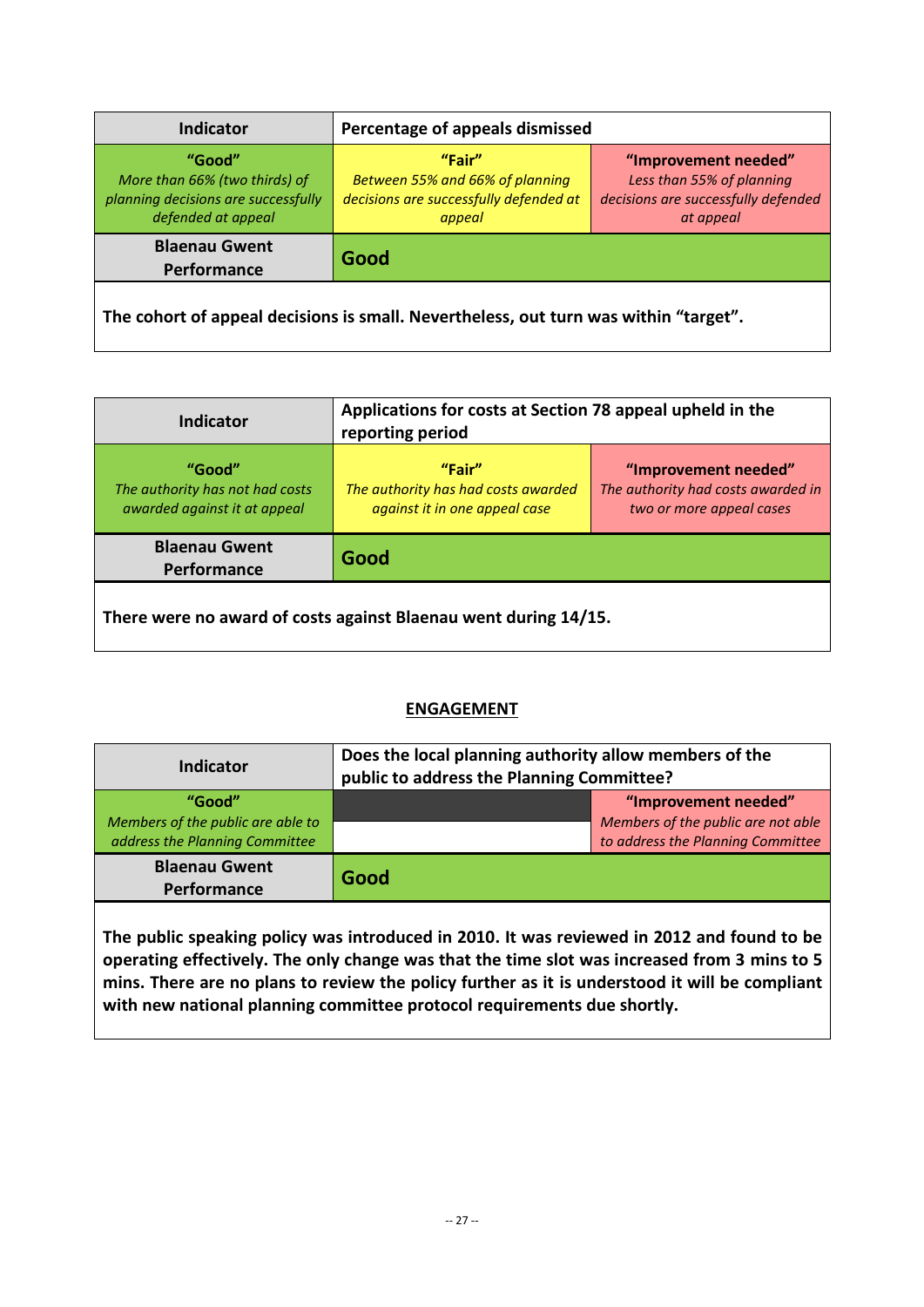| <b>Indicator</b>                                                                | Does the local planning authority have an officer on duty to<br>provide advice to members of the public? |  |
|---------------------------------------------------------------------------------|----------------------------------------------------------------------------------------------------------|--|
| "Good"<br>Members of the public can seek<br>advice from a duty planning officer | "Improvement needed"<br>There is no duty planning<br>officer available                                   |  |
| <b>Blaenau Gwent</b><br>Performance                                             | Good                                                                                                     |  |
| case officers outside of that process.                                          | A duty officer system operates during office hours. Appointments can also be made with                   |  |

| <b>Indicator</b>                             | Does the LPA's web site have an online register of planning<br>applications which members of the public can access track<br>their progress (and view content)? |                                                                                    |
|----------------------------------------------|----------------------------------------------------------------------------------------------------------------------------------------------------------------|------------------------------------------------------------------------------------|
| "Good"<br>All documents are available online | "Fair"<br>Only planning application details are<br>available online, and access to other<br>documents must be sought directly                                  | "Improvement needed"<br>No planning application<br>information is published online |
| <b>Blaenau Gwent</b><br>Performance          | <b>Improvement needed</b>                                                                                                                                      |                                                                                    |

**This weakness is fully acknowledged. We have made efforts to make provision including the procurement of software to sit alongside our EDM system to allow for web publishing. This would also facilitate e-consultation. However, due to competing interests elsewhere in the Authority, it has not proved possible to get the software implemented. The issue has previously been highlighted in writing by the WG Chief Planning Officer and efforts will continue to be made to rectify the position.**

## **ENFORCEMENT**

| Indicator                           | Percentage of enforcement cases investigated (determined<br>whether a breach of planning control has occurred and, if so,<br>resolved whether or not enforcement action is expedient)<br>within 84 days |                                                  |
|-------------------------------------|---------------------------------------------------------------------------------------------------------------------------------------------------------------------------------------------------------|--------------------------------------------------|
| "Good"<br>Target to be benchmarked  | "Fair"<br><b>Target to be benchmarked</b>                                                                                                                                                               | "Improvement needed"<br>Target to be benchmarked |
| <b>Blaenau Gwent</b><br>Performance | Benchmarked target to be confirmed by WG - currently 82                                                                                                                                                 |                                                  |
|                                     |                                                                                                                                                                                                         |                                                  |

**Enforcement activity is now reacted to reactive service due to staff capacity issues.**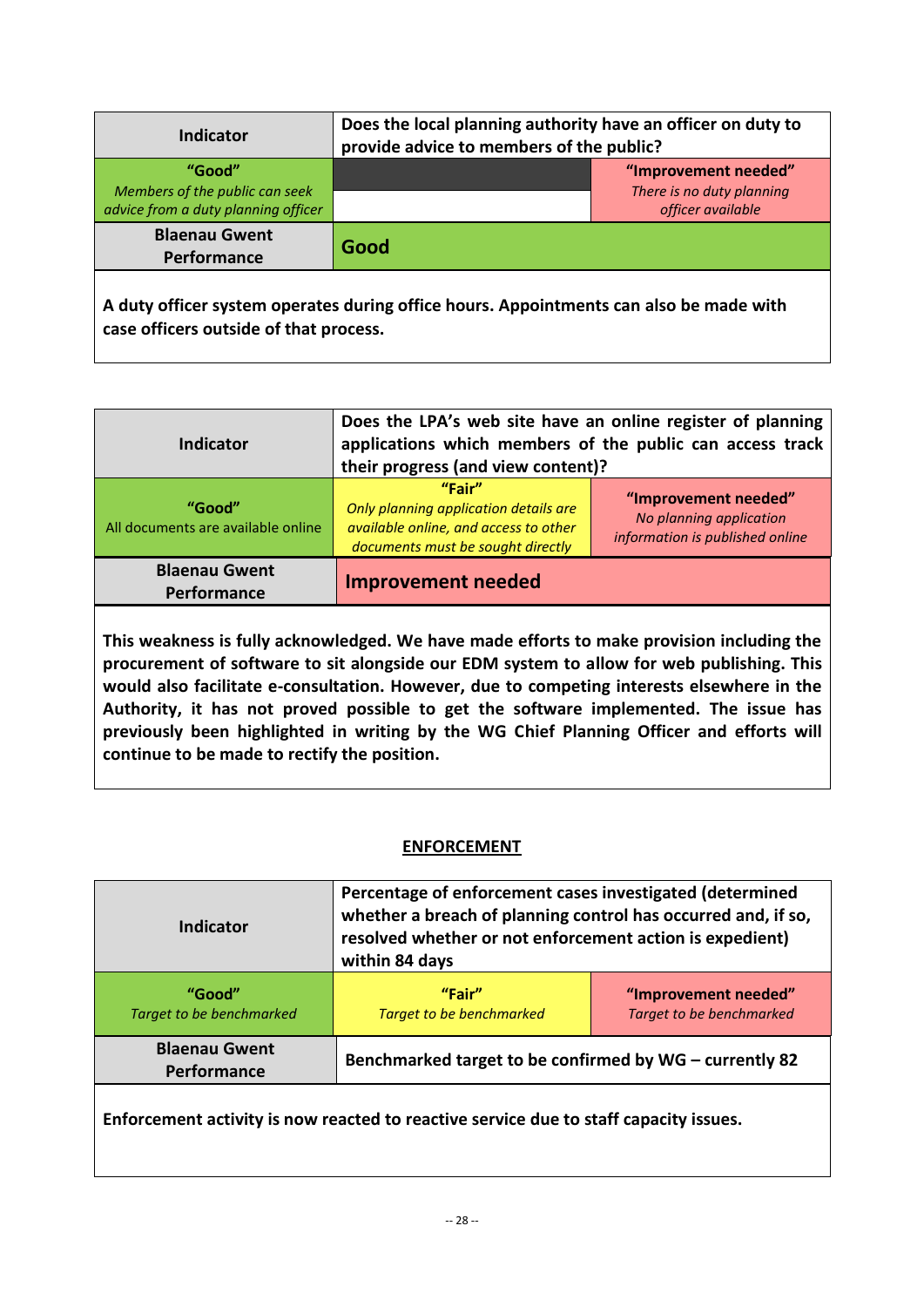| <b>Indicator</b>                           | Average time taken to investigate enforcement cases                                           |                                                  |
|--------------------------------------------|-----------------------------------------------------------------------------------------------|--------------------------------------------------|
| "Good"<br>Target to be benchmarked         | "Fair"<br><b>Target to be benchmarked</b>                                                     | "Improvement needed"<br>Target to be benchmarked |
| <b>Blaenau Gwent</b><br>Performance        | Benchmarked target to be confirmed by WG - currently 9                                        |                                                  |
| that the service is meeting present demand | The low levels of complaints made in respect of the service taken with the return is evidence |                                                  |

| Indicator                           | Percentage of enforcement cases where enforcement action<br>is taken or a retrospective application received within 180<br>days from the start of the case (in those cases where it was<br>expedient to enforce) |                                                  |
|-------------------------------------|------------------------------------------------------------------------------------------------------------------------------------------------------------------------------------------------------------------|--------------------------------------------------|
| "Good"<br>Target to be benchmarked  | "Fair"<br><b>Target to be benchmarked</b>                                                                                                                                                                        | "Improvement needed"<br>Target to be benchmarked |
| <b>Blaenau Gwent</b><br>Performance | Benchmarked target to be confirmed by WG - currently 53                                                                                                                                                          |                                                  |

**The PI is very challenging. To resolve a case in 180 days requires investigation and removal of a breach/planning application decided. This process takes time. Given current resources, 53 is considered satisfactory.**

| <b>Indicator</b>                         | Average time taken to take enforcement action            |                                                  |
|------------------------------------------|----------------------------------------------------------|--------------------------------------------------|
| "Good"<br>Target to be benchmarked       | "Fair"<br><b>Target to be benchmarked</b>                | "Improvement needed"<br>Target to be benchmarked |
| <b>Blaenau Gwent</b><br>Performance      | Benchmarked target to be confirmed by WG - currently 133 |                                                  |
| The out turn is considered satisfactory. |                                                          |                                                  |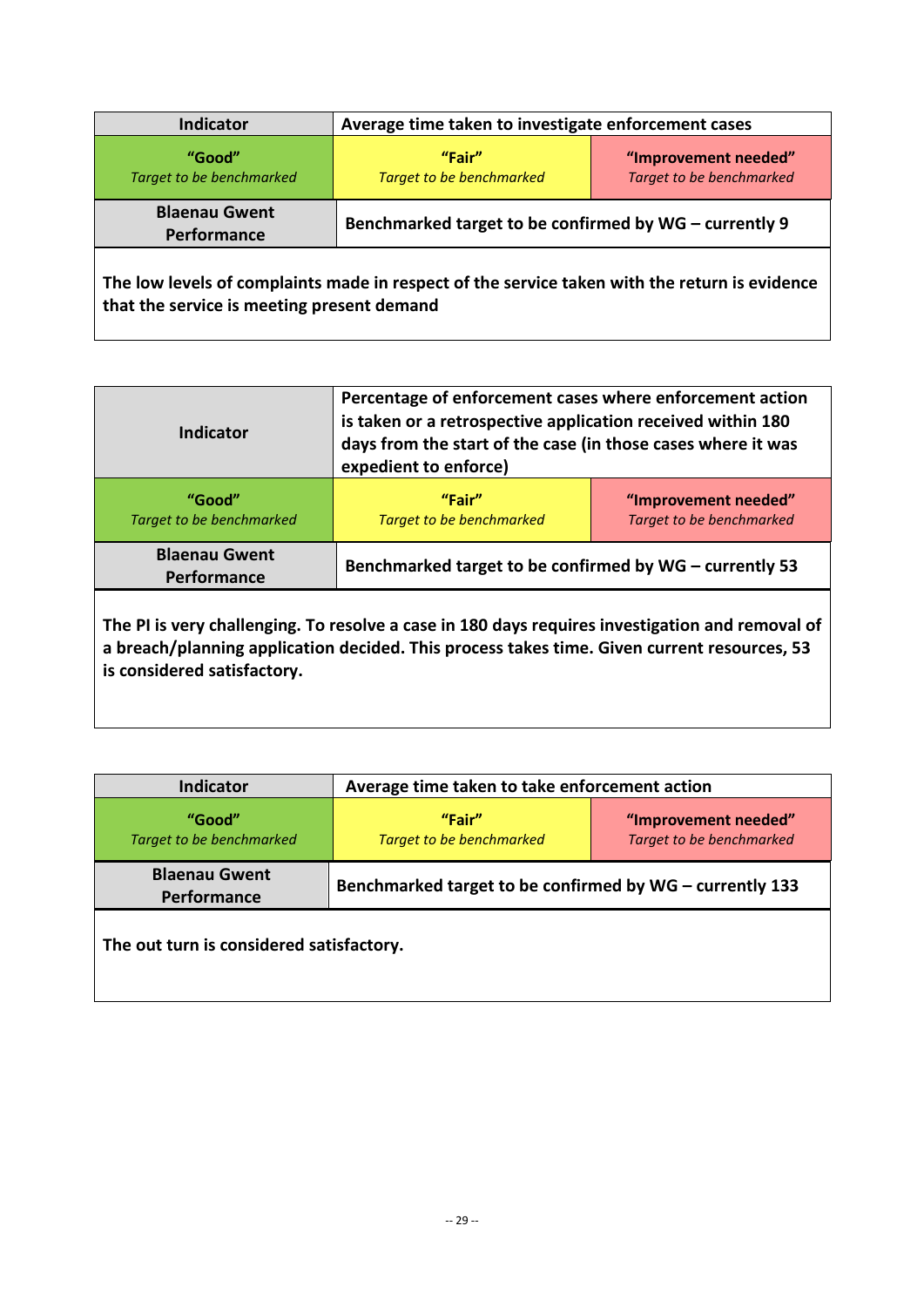#### **ANNEX C**

#### **SUSTAINABLE DEVELOPMENT INDICATORS**

- C1 *The purpose of the Sustainable Development Indicators is to measure the contribution the planning system makes to sustainable development in Wales.*
- *C2 The Sustainable Development Indicators will be used to measure the progress against national planning sustainability objectives, set out in Planning Policy Wales, and can be used to demonstrate to our stakeholders the role and scope of the planning system in delivering wider objectives.*
- *C3 The information will also be useful to local planning authorities to understand more about the outcomes of the planning system and help inform future decisions.*

| <b>Authority's returns</b> | In quarter 1 we provided a full response (54 data items);<br>In quarter 2 we provided a full response (54 data items);<br>In quarter 3 we provided a full response (54 data items);<br>In quarter 4 we provided a full response (54 data items). |
|----------------------------|--------------------------------------------------------------------------------------------------------------------------------------------------------------------------------------------------------------------------------------------------|
| N/A                        |                                                                                                                                                                                                                                                  |

| <b>Indicator SD1</b>                                                                    | The floorspace (square metres) granted and refused planning<br>permission for new economic development on allocated<br>employment sites during the year. |
|-----------------------------------------------------------------------------------------|----------------------------------------------------------------------------------------------------------------------------------------------------------|
| Granted (square metres)                                                                 |                                                                                                                                                          |
| Authority's data                                                                        | 0                                                                                                                                                        |
| Refused (square metres)                                                                 |                                                                                                                                                          |
| Authority's data                                                                        | 0                                                                                                                                                        |
| The LDP allocated 50 ha of employment land to be delivered by 2021. This equates to the |                                                                                                                                                          |

**The LDP allocated 50 ha of employment land to be delivered by 2021. This equates to the delivery of 3.3ha per annum. Although outline permissions were granted on two of the employment sites this year no full or reserved matters applications have been granted.**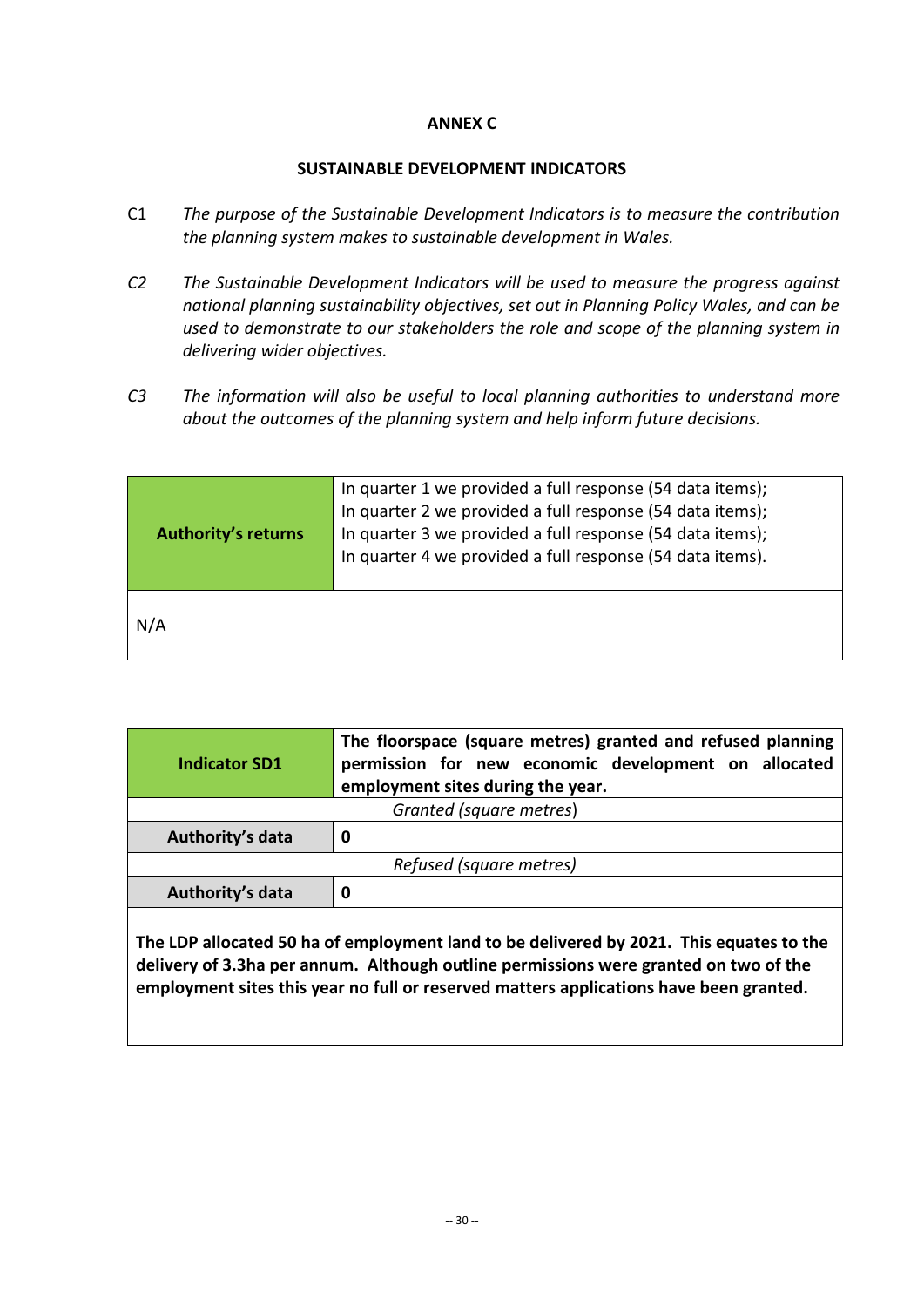| <b>Indicator SD2</b>                        | Planning permission granted for renewable and low carbon<br>energy development during the year. |  |
|---------------------------------------------|-------------------------------------------------------------------------------------------------|--|
| Granted permission (number of applications) |                                                                                                 |  |
| Authority's data                            |                                                                                                 |  |
| Granted permission (MW energy generation)   |                                                                                                 |  |
| Authority's data                            | 14                                                                                              |  |
|                                             |                                                                                                 |  |

**14MW is a significant part of Blaenau Gwent's Renewable Energy contribution. Blaenau Gwent has consented in total 27.031 MW which equates to 30.8% of the required electricity by 2020 (Source DECC Jan 2011 and BG records).**

| <b>Indicator SD3</b>                                                                                | The number of dwellings granted planning permission during<br>the year. |  |
|-----------------------------------------------------------------------------------------------------|-------------------------------------------------------------------------|--|
| Market housing (number of units)                                                                    |                                                                         |  |
| Authority's data                                                                                    | 69                                                                      |  |
| Affordable housing (number of units)                                                                |                                                                         |  |
| Authority's data                                                                                    |                                                                         |  |
| وبزوز غربط اوازررط وخوراوهم الماء وطغ وإمارات وسيوسو ومورمناتون فككر بمطرسها والمبرروز وسيونة وزواج |                                                                         |  |

**This figure is well below the 233 units per annum which the LDP seeks to build but is in line with the levels of completions attained over the past few years.**

| <b>Indicator SD4</b>                                                                       | Planning permission granted and refused for development in<br>C1 and C2 floodplain areas during the year. |  |
|--------------------------------------------------------------------------------------------|-----------------------------------------------------------------------------------------------------------|--|
| Number of residential units (and also hectares of non-residential units)                   |                                                                                                           |  |
|                                                                                            | that DID NOT meet all TAN 15 tests which were GRANTED permission                                          |  |
| Authority's data                                                                           | 0                                                                                                         |  |
| Number of residential units (and also hectares of non-residential units) that DID NOT MEET |                                                                                                           |  |
| all TAN 15 tests which were REFUSED permission on flood risk grounds                       |                                                                                                           |  |
| Authority's data                                                                           | 0                                                                                                         |  |
|                                                                                            |                                                                                                           |  |
|                                                                                            | Number of residential units (and also hectares of non-residential units) that MET                         |  |
|                                                                                            | all TAN 15 tests which were GRANTED permission                                                            |  |
| Authority's data                                                                           | 4                                                                                                         |  |